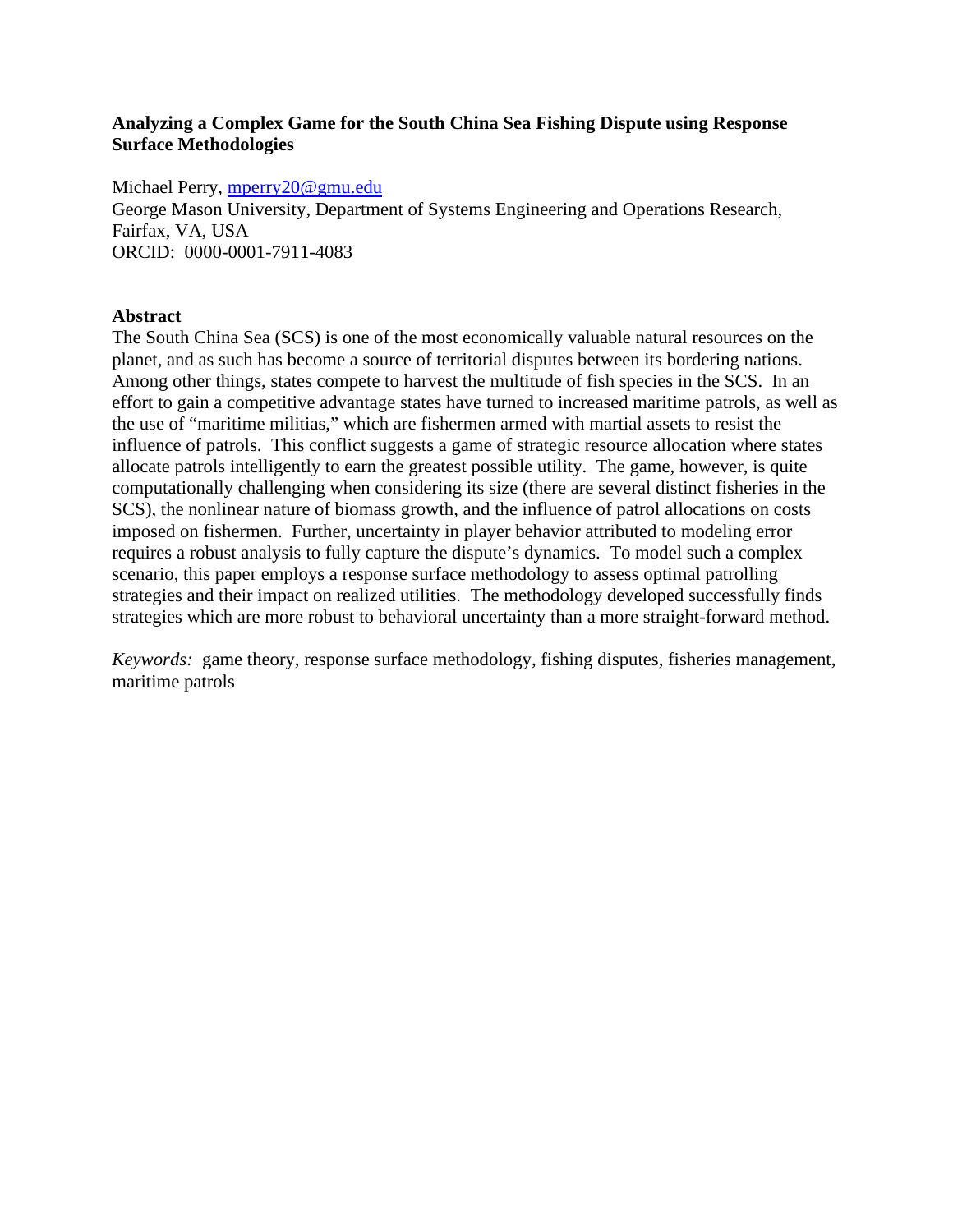### **1 Introduction**

The South China Sea (SCS) is one of the most profitable bodies of water for commercial fishing and has become the source of territorial disputes between bordering countries. Traditional United Nations defined exclusive economic zones (EEZs), which extend 200 nautical miles beyond a state's coastline, are problematic in a congested maritime environment such as the SCS where China, Vietnam, Malaysia, Brunei, the Philippines, and Taiwan have all made territorial claims which overlap with those of at least one other state. This situation has led to more than mere diplomatic jostling; real, physical clashes have occurred between fishermen and the coast guards and navies of rival nations, and in the most extreme cases have led to the loss of life. The economic implications are also enormous as encroachments by one nation's fishermen into waters claimed by another are a daily occurrence. The parties in question have taken actions to improve their standing in the dispute. On the one hand, some countries have equipped their fishermen with martial assets as a form of "maritime militia" to mitigate the deterrent effect of rival maritime patrols. On the other, all nations other than China appear willing to cooperate to resolve the dispute via a multilateral fisheries management organization called the Southeast Asian Fisheries Development Center (SEAFDEC). The U.S. has also taken an interest in the dispute on account of its rivalry with China and the broader implications for control of the SCS.

Given the SCS is vast and composed of multiple fisheries, it's natural to model this dispute as a many-variate game of strategic resource allocation. Each fishery can be modeled using a bionomic model and the additional costs imposed by maritime patrols can be informed by recent empirical research on the subject. There are multiple modeling challenges, however. First, even the simplest bionomic models won't lead to analytic solutions when multiple fisheries are in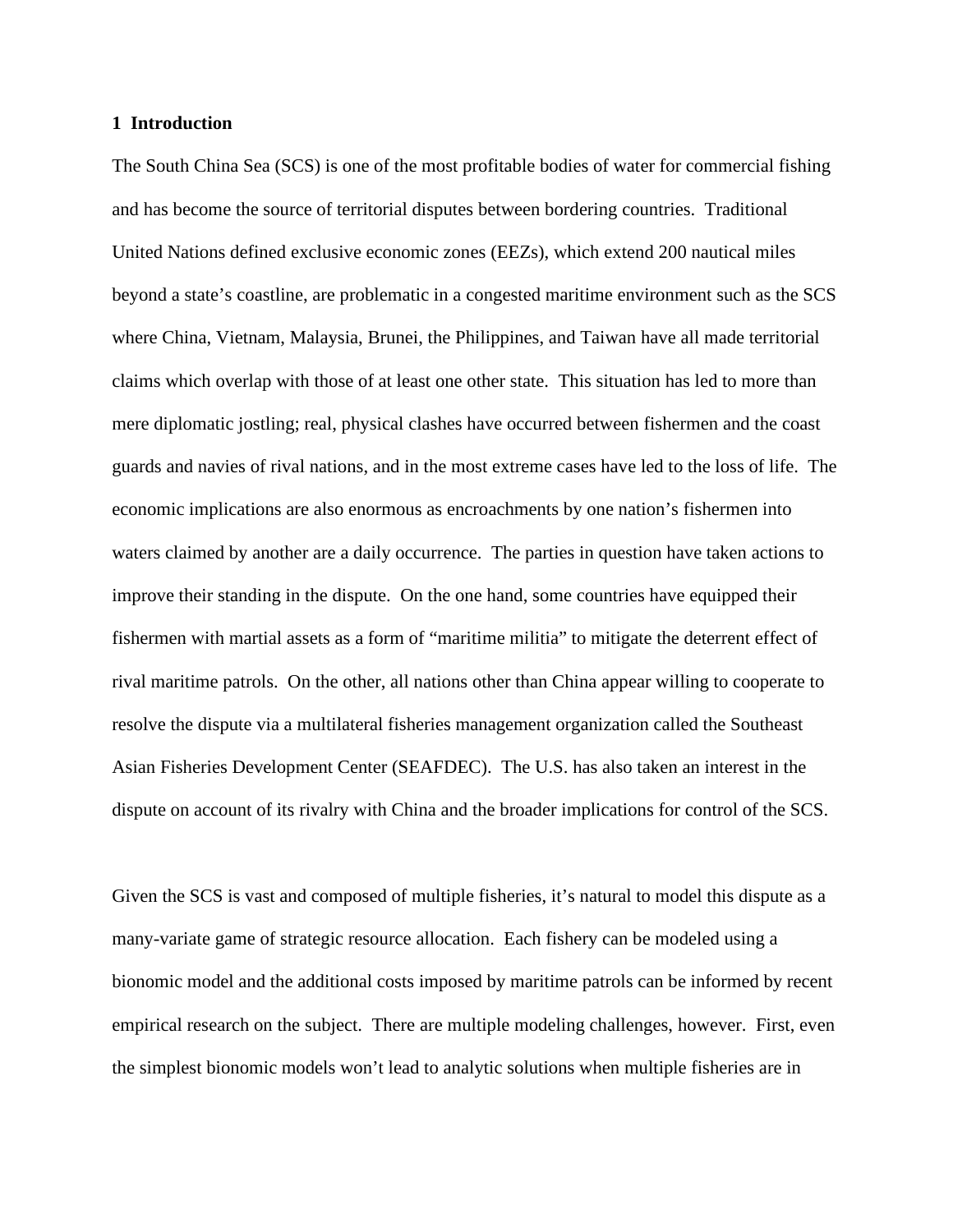dispute, so sampling methods will be required. Second, decently sized problems become computationally intensive and thus efficiency of sampling will be paramount. While not commonly used in the game theory literature, this first pair of problems can be addressed using well-established techniques in response surface methodologies (RSM). A third problem is a bit more nuanced and requires ingenuity.

Traditionally, a game-theoretic model would predict the players' behavior using a Nash equilibrium, or near-Nash equilibrium, but this can hide key risks when deviations from such model-prescribed behavior leads to large deviations in realized utilities. Deviations in behavior could result for several reasons:

- 1. Foremost, the underlying model is almost surely not a perfect representation of the player's utility functions, and deviations should thus be expected.
- 2. Even if the model were perfect, if the players being modeled don't possess the tools to find true optimal responses they'll rather "satisfice" by finding a good solution that might be suboptimal. This creates a host of possible strategies one player may employ in response to the strategies of all others, rather than a single optimal response and in turn a single pure Nash equilibrium.

This paper introduces a novel formulation allowing for reasonable deviations from modeldefined optimal responses, referred to as "behavioral uncertainty" for the remainder of the paper. As will be explicated, this formulation is akin to near-Nash equilibria. The distinctive feature of the formulation presented here is that it's robust, allowing a decision maker to strategize against worst-case scenarios regarding an adversary's deviation from his model-defined optimal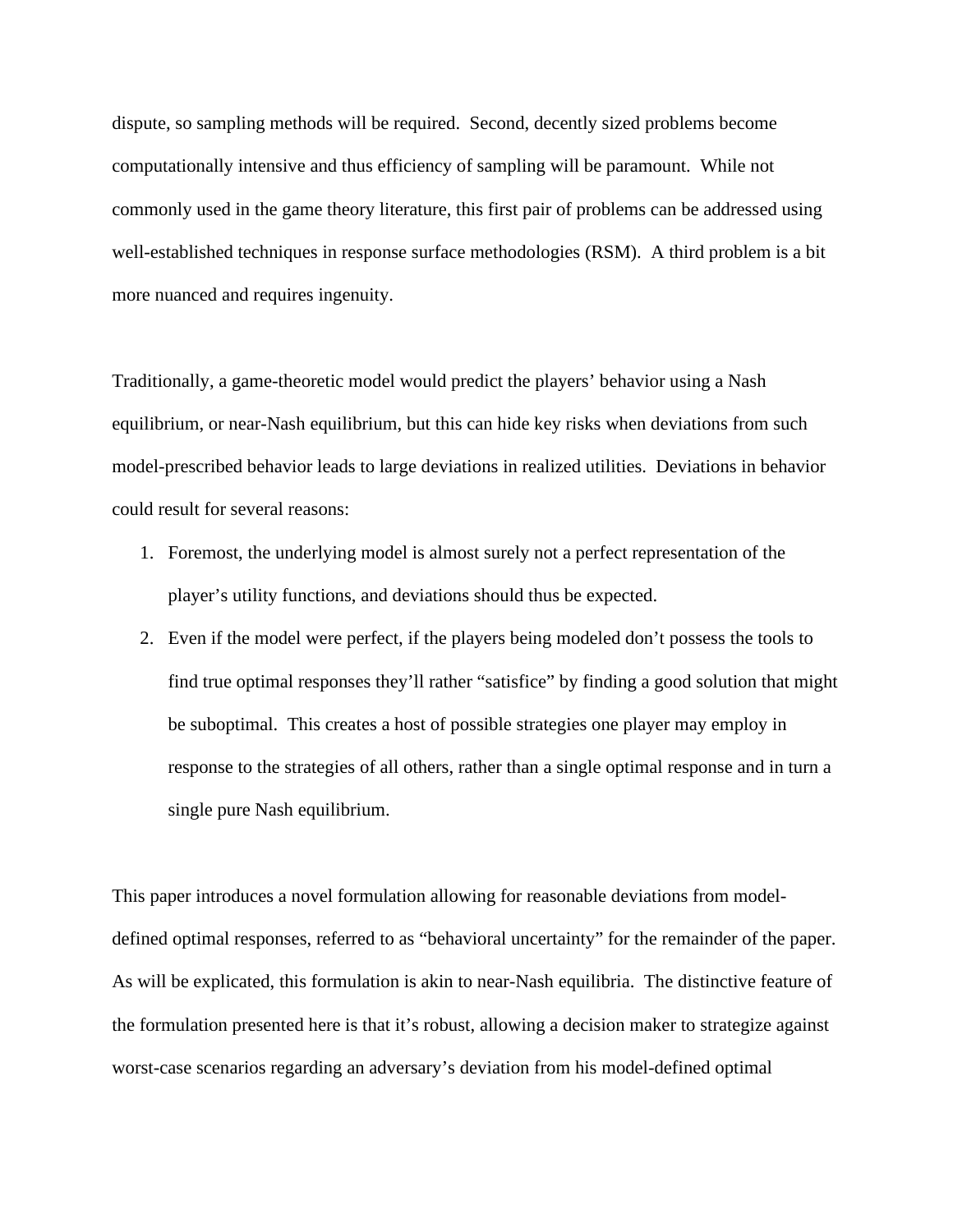response. This added layer of complexity heightens the need for efficient sample selection. Also distinct from near-Nash equilibria, the model formulation assumes sequential play. The relative merit of this assumption as a decision-making tool is briefly discussed in Section 4.1, but is not the focus of this paper. The focus is the computational challenge introduced by the robust formulation to address behavioral uncertainty and the complexity and size of the underlying fisheries model.

The remainder of the paper is organized as follows. Section 2 reviews the literature on the SCS dispute, fishery games, concepts related to behavioral uncertainty, and response surface methodologies in general. Section 3 presents the model for the optimal response of a player allocating patrols across fisheries, which is assumed to be arbitrarily complex and solvable only via a derivative-free, computationally expensive optimizer. Section 4 describes a robust game a decision-maker may use to analyze her patrol allocation problem and a sampling algorithm to estimate it's solution. Section 5 provides examples to show the algorithm's performance, and Section 6 concludes and comments on future research.

# **2 Literature Review**

The South China Sea accounts for approximately one-tenth of all fish caught globally, making it one of the most economically important natural resources on the planet ("South China Sea Threatened by 'a Series of Catastrophes'" 2019). More broadly, the SCS is economically and politically important due to its strategic implications for shipping, energy resources, and its potential military importance during war (Buszynski 2012; Yoshihara 2012). Even under a more mild set of conditions, geography alone would likely lead to disputed claims of ownership as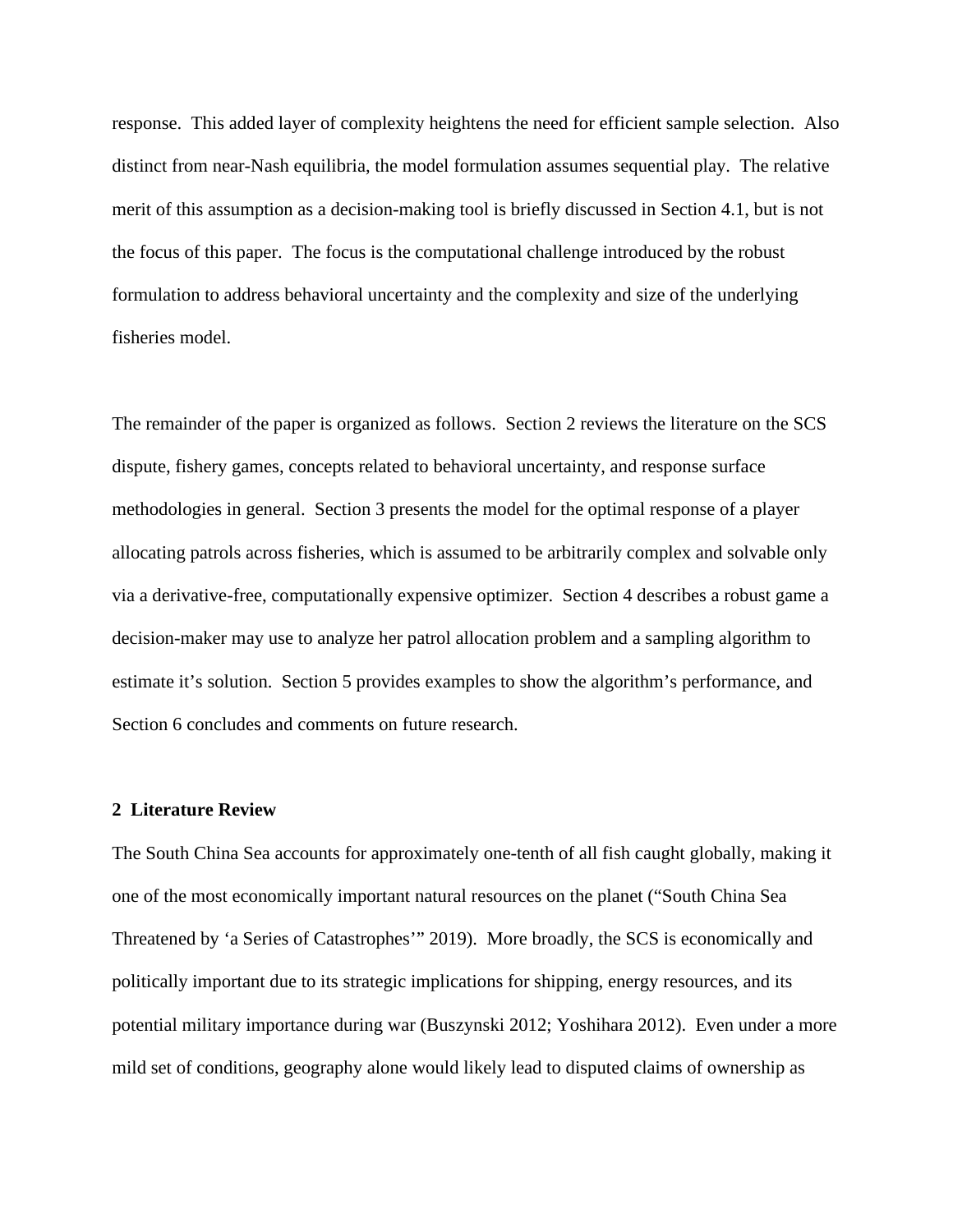traditionally defined EEZs overlap. In fact, each China, Vietnam, Malaysia, Brunei, the Philippines, and Taiwan have made claims that overlap with those of at least one other nation (Stearns 2012). The competitive environment in the SCS has contributed to the rapid growth in China's coast guard to the point where it's larger than that of its neighbors combined (Erickson 2018), and to the expansion of state-sponsored maritime militias, which are commercial fishermen armed with small-arms and water cannons intended to offset the deterrent effects of patrols (Erickson and Kennedy 2016; Zhang and Bateman 2017). Instances of fishermen clashing with coast guard patrols at sea are common; often, rival coast guards will confront one another in response to a distress signal sent by a fisherman (China Power Team 2020). While this is a multilateral dispute, it's often thought of through a China-versus-the-rest lens. This isn't entirely inappropriate, especially when viewed in terms of the implications for fisheries management and the emergence of SEAFDEC, an intergovernmental fisheries management organization including the major SCS nations other than China. This paper will take this view and present a two-player game.

From a modeling perceptive, bionomic models of fisheries represent a well-established field and these models have been applied to relatively simple games to draw general insights. Introductory texts on bionomic fisheries models and game theory in fisheries management are (Clark 2006) and (Grønbæk et al. 2020), respectively. (Grønbæk et al. 2020) covers noncooperative and cooperative games, two- and many-player games, asymmetries, and discounted payoffs. Advanced complicating factors such as multiple interacting species (Fischer and Mirman 1996), coalition formation in many-player games (Long and Flaaten 2011), and uncertainty in stock levels and growth rates (Miller and Nkuiya 2016) have also been analyzed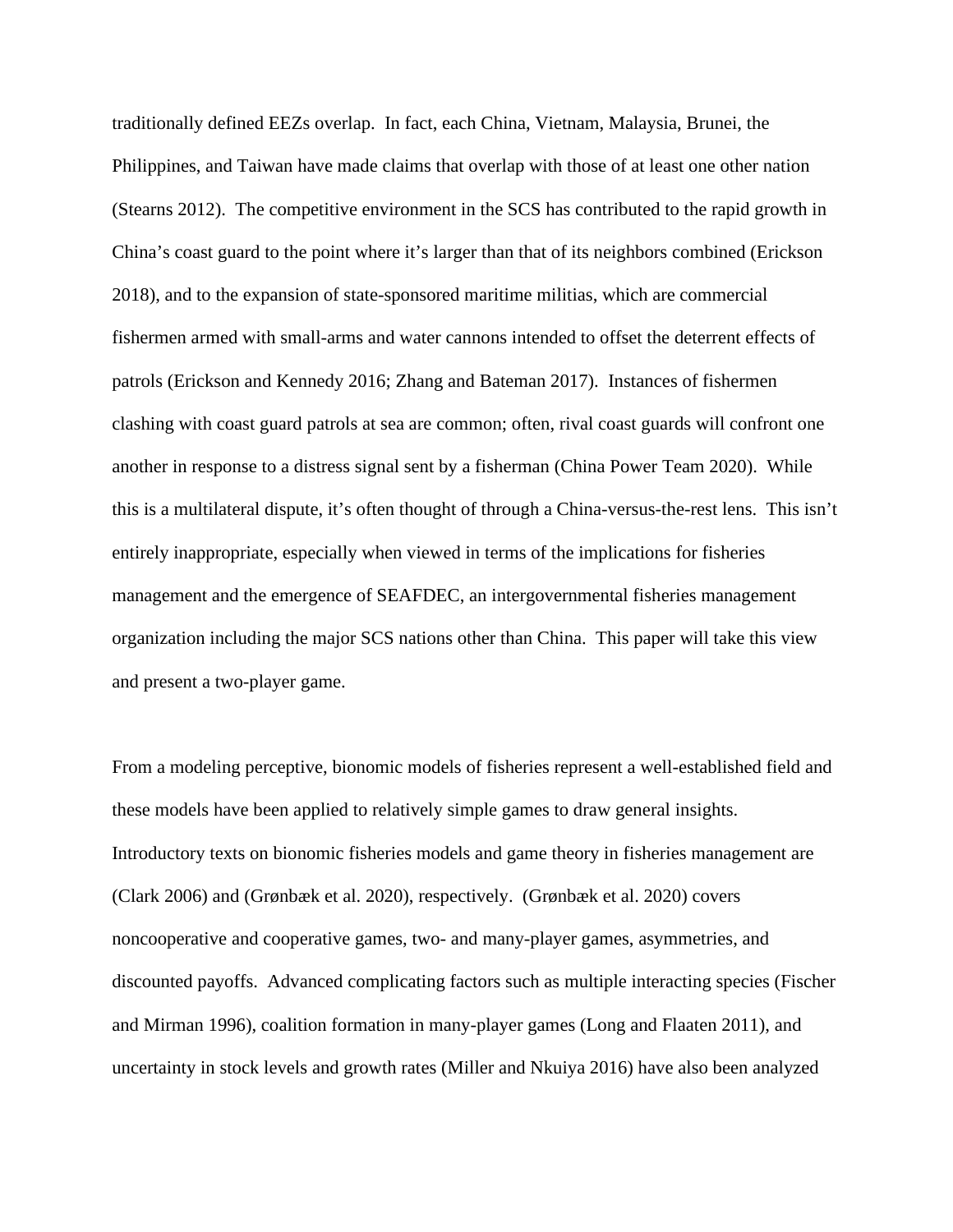using games. The most general conclusion drawn is that, as in other games modeling commonpool resources, fish become overexploited in a competitive environment.

Optimal maritime patrol allocation has also been analyzed using game theory, though not through the lens of territorial disputes. Rather, these models have taken fishing rights as given and determined how to allocate a single state's patrols to combat illegal fishing (Fang, Stone, and Tambe 2015; Brown, Haskell, and Tambe 2014). A related strand of research has conducted empirical analysis on the extent to which patrols (and other factors) can deter illegal fishermen (Petrossian 2015). Crucially, empirical analysis has deliberately left out data on the SCS because it's not clear the same relationships will govern undisputed and disputed EEZs. Consider, for instance, the ability of maritime militias and interacting patrols to offset the effects of a single state's patrols. The true nature of the effect of patrols in the SCS is therefore an open question; this paper presents a simple model that in theory could be estimated with data, but that empirical research is left for follow-on research.

What was defined as behavioral uncertainty in Section 1 has been studied in a variety of ways. For instance, quantal response models assume players are more likely to play strategies with higher utilities, and don't require that they play the true optimal strategy with probability 1 (McKelvey and Palfrey 1995; Nguyen et al. 2013). In recent years adversarial risk analysis (ARA) has emerged as a method incorporating uncertainty in the model parameters to derive probabilistic distributions of players' behaviors; this derivation generally occurs by drawing Monte Carlo samples for the model parameters and then fitting an empirical distribution to realized behavior (Rios Insua, Rios, and Banks 2009; Banks, Rios, and Rios Insua 2016). The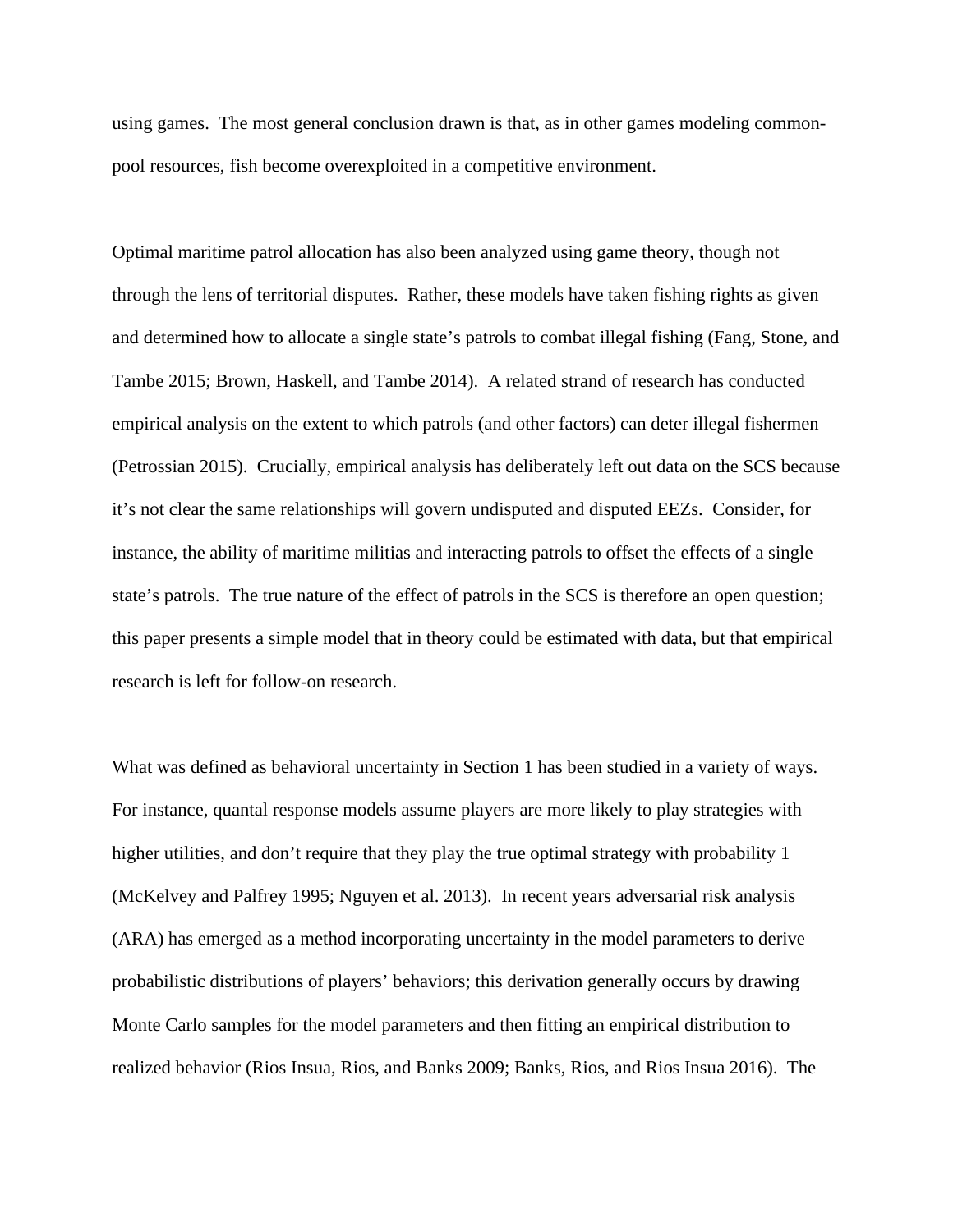approach used in this paper to address behavioral uncertainty is both distribution- and parametric-free, making it akin to robust analysis. Robust games, generally defined as assessing the worst-case scenario for an adversary's behavior, have been addressed from a theoretical perspective in (Aghassi and Bertsimas 2006), (Kardes 2005), and (Crespi, Radi, and Rocca 2020). Robustness has been applied to realistic, though small, games in (Brown, Haskell, and Tambe 2014) and (McLay, Rothschild, and Guikema 2012).

All the methodologies mentioned above to account for behavioral uncertainty either impose restrictive parametric forms on the game, do not scale well to large problems, or both, and hence the methodological focus of this paper on developing a response surface methodology to analyze large, complex games. RSM approximates a function that's time consuming to compute, such as a player's optimal response, using an instantaneously computable function which is calibrated to a small sample of realizations of the original function. RSM has long been popular for approximating difficult optimizations and a taxonomy of methods was presented by (Jones 2001). This taxonomy decomposes RSM into interpolating and non-interpolating methods, and one-stage and two-stage methods where the latter generates subsequent sample points following an initial sampling of the decision space. Polynomial regressions and other parametric models have traditionally been used as response surfaces but black-box models such as boosted regression trees and artificial neural networks can be incorporated as well (Hastie, Tibshirani, and Friedman 2009). Two-stage methods involve optimizing the response surface to pick subsequent sample points; this is feasible when using the aforementioned black-box models given cutting-edge global optimizers and increased computing power (Xu et al. 2015).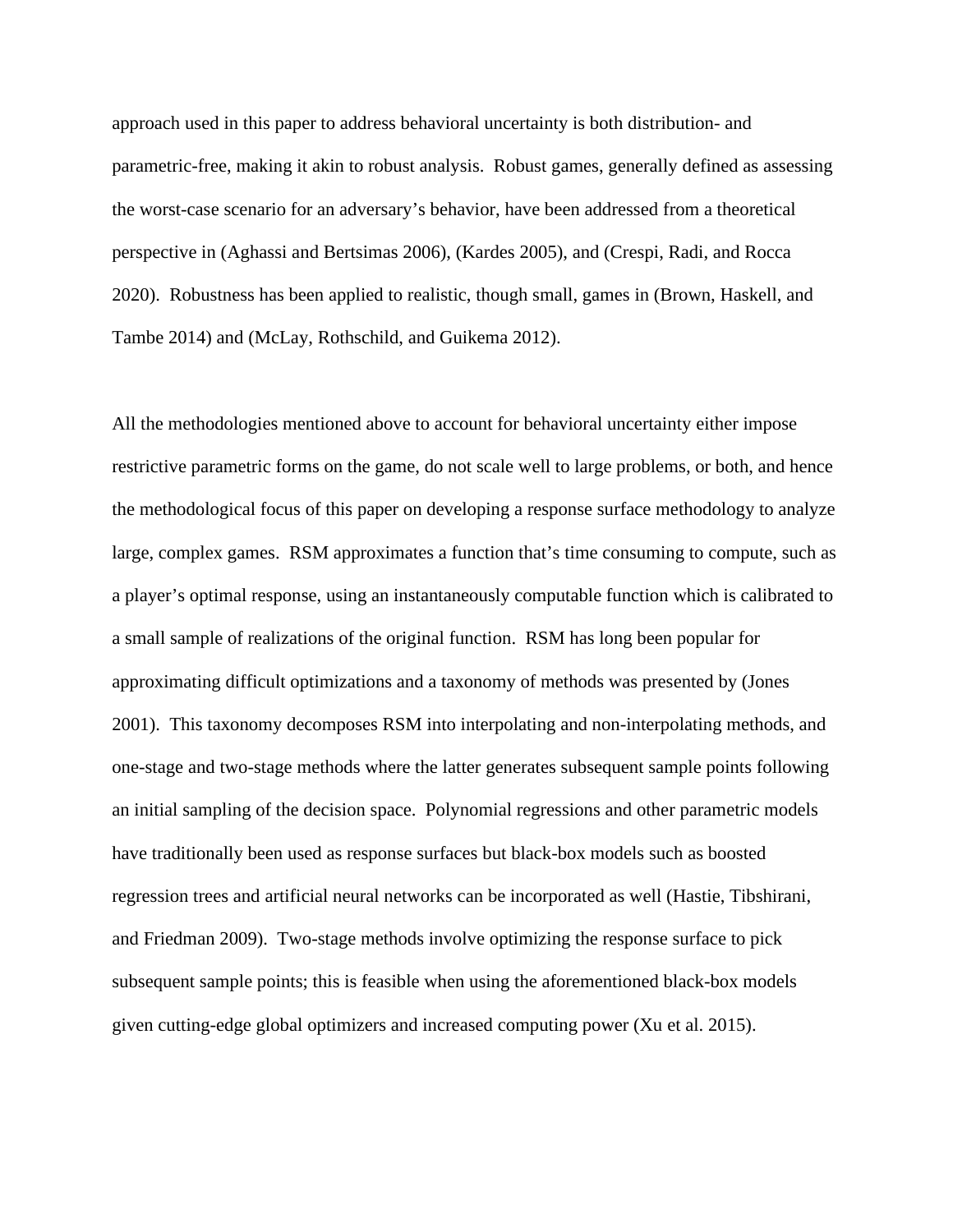## **3 The Fishing Dispute Game with Multiple Fisheries**

Two players, Blue and Red, are competing over k fisheries and must allocate a fixed amount of maritime patrols to each. This is akin to the SCS where the largest state, China, is largely in competition with a coalition of the others. Section 3.1 introduces the fisheries model governing utility extracted from a fishery, and Section 3.2 states the optimal response problem of one player given the maritime patrol allocation of the other.

#### *3.1 A fisheries model with costs imposed by patrols*

The biomass,  $x_i$ , of each fishery  $i = 1:k$  is modeled by the following model of growth and decay:

$$
\frac{dx_i}{dt} = r_i x_i \left( 1 - \frac{x_i}{z_i} \right)^{\alpha_i} - q_i x_i^{\gamma_i} F_i.
$$
\n(1)

 $r_i$  is the natural growth rate of fish,  $Z_i$  is the fishery's maximum carrying capacity,  $F_i$  is the total amount of fishing in fishery *i*, and  $q_i$  is the "catchability coefficient." When  $\alpha_i = \gamma_i = 1$ , this is the common Gordon-Schaeffer model for fisheries.  $\alpha_i \neq 1$  allows the dependency between the natural growth rate and biomass to be nonlinear, and  $\gamma_i \neq 1$  allows one to model "patchy" populations. Populations that are more patchy ( $\gamma_i$  < 1) remain relatively easy to catch when population declines because the remaining stocks stick together, while non-patchy populations become harder to catch as population declines because a smaller population is spread over the same geographic space. The long-term biomass, given  $F_i$ , is found by setting (1) equal to 0, which can be computationally solved virtually instantaneously. This long-term biomass will be denoted  $\tilde{x}_i$ .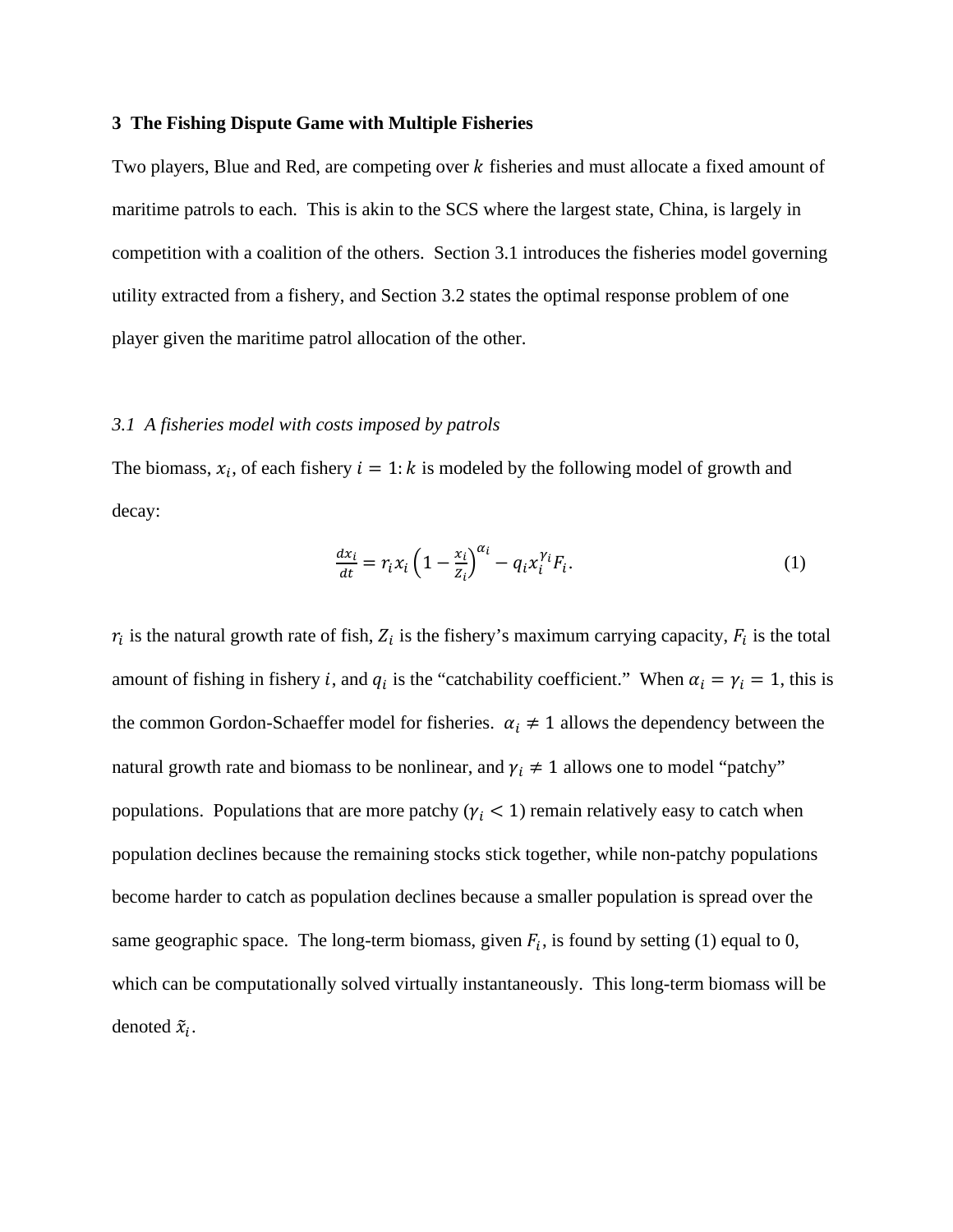Due to overlapping claims in the SCS, each player independently determines how many fishing quotas to issue for each fishery. These choices will be made with the aim of maximizing the sum of utilities from each fishery, which for Blue is defined as:

$$
\pi_B(P_B, P_R) = \sum_{i=1:k} \pi_{B,i}
$$
 (2)

$$
\pi_{B,i} = (p_i q_i \tilde{\chi}_i^{\gamma_i} - \psi_{B,i}) F_{B,i}, \qquad (3)
$$

where  $P_B = [P_{B,1}, P_{B,2}, ..., P_{B,k}]$  and  $P_R = [P_{R,1}, P_{R,2}, ..., P_{R,k}]$  hold Blue and Red's patrol allocations for each fishery,  $F_{B,i}$  is the amount of quotas Blue allocated to fishery *i*,  $p_i$  is the price fetched for one metric ton of fish from fishery *i*, and  $\psi_{B,i}$  is the total cost of fishing for a Blue fishermen in fishery  $i$ .

 $\psi_{B,i}$  of course accounts for standard operating and opportunity costs, but because the fisheries are in dispute costs imposed by patrols are also influential. The following linear model is used for costs:

$$
\psi_{B,i} = c_B + \max\{0, \ \beta_{BR} P_{R,i} - \beta_{BB} P_{B,i}\}.
$$
 (4)

The term  $\beta_{BR}$  quantifies the effect Red patrols impose on Blue fishermen, and  $\beta_{BB}$  quantifies the ability of Blue patrols to offset that effect. The net effect of patrols on costs obviously cannot be negative, so the max{∙} function is used to keep costs at or above Blue's level of operating and opportunity costs,  $c_B$ . For simplicity it's been assumed a patrol allocated to fishery *i* does not have the range to influence other fisheries. While in practice this may not be accurate, this assumption doesn't affect the methodological approach of Section 4. Equations (2), (3), and (4) can analogously be defined for Red.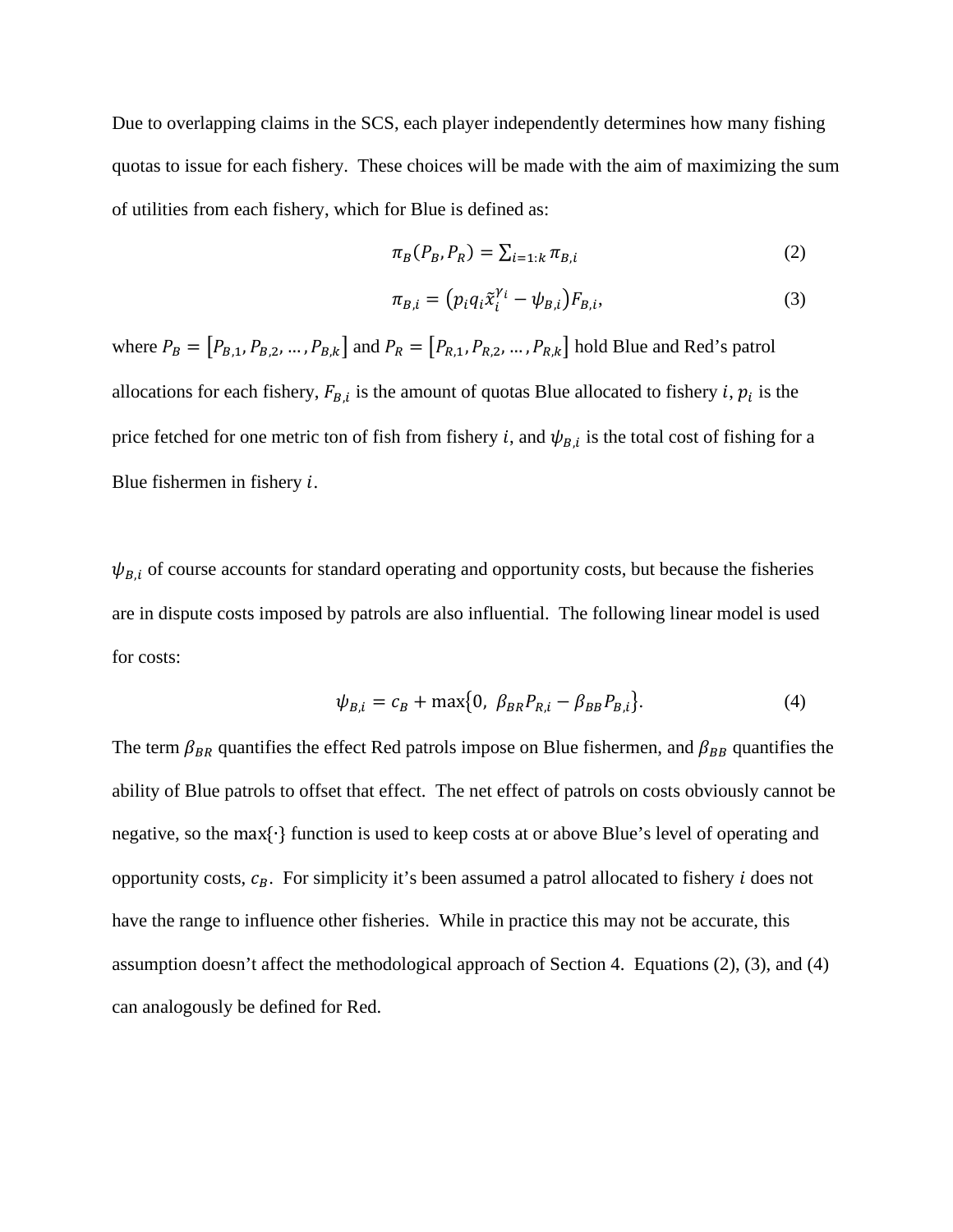Once the patrol allocations for each player are given, it's possible to derive Nash equilibrium fishing levels in each fishery if  $\alpha_i = \gamma_i = 1$ . In the general case, equilibrium levels can be modeled as a function of  $(P_B, P_R)$  using a truncated polynomial model. To see this, consider the following:

# **Result 1. Equilibrium fishing levels, given patrols**

- 1. Define  $F_{B,i}^*(F_{R,i}, P_{B,i}, P_{R,i})$  and  $F_{R,i}^*(F_{B,i}, P_{B,i}, P_{R,i})$  as the optimal fishing levels for Blue and Red, respectively, given the other's fishing levels and each's patrol allocation. Define  $x_i(F_{B,i}, F_{R,i})$  as the biomass given fishing levels  $F_{B,i}$  and  $F_{R,i}$ .
- 2.  $F_{B,i}^*(F_{R,i}, P_{B,i}, P_{R,i}) = 0$  iff  $p_i q_i x_i (0, F_{R,i}^*(0, P_{B,i}, P_{R,i}))^{Y_i} \psi_{B,i} \le 0$ ; that is, it's optimal for Blue to fish iff there is positive utility from her first unit of fishing. Otherwise,  $F_{B,i}^*(F_{R,i}, P_{B,i}, P_{R,i})$  can be modeled using a non-computationally expensive design of experiment (DOE) over  $(F_{R,i}, P_{B,i}, P_{R,i})$ ; a polynomial regression is seen to fit sampled data with accuracy  $R^2 \approx .99$ . The same holds for modeling  $F_{R,i}^*(F_{B,i}, P_{B,i}, P_{R,i})$ .
- 3. Given the near perfect models for optimal response fishing levels in point 2, a noncomputationally expensive DOE can be performed over  $(P_B, P_R)$  to find equilibrium fishing levels as a function of patrols. For each sample, first check if  $F_{B,i}$  or  $F_{R,i}$  are provably 0 (per step 1). If neither are, standard nonlinear methods can find an equilibrium in less than one second using the polynomial models for optimal responses; in this paper the L-BFGS-B method was used (Byrd et al. 1995). Fitting a further polynomial for equilibrium fishing levels as a function of patrols has accuracy  $R^2 \approx .99$ .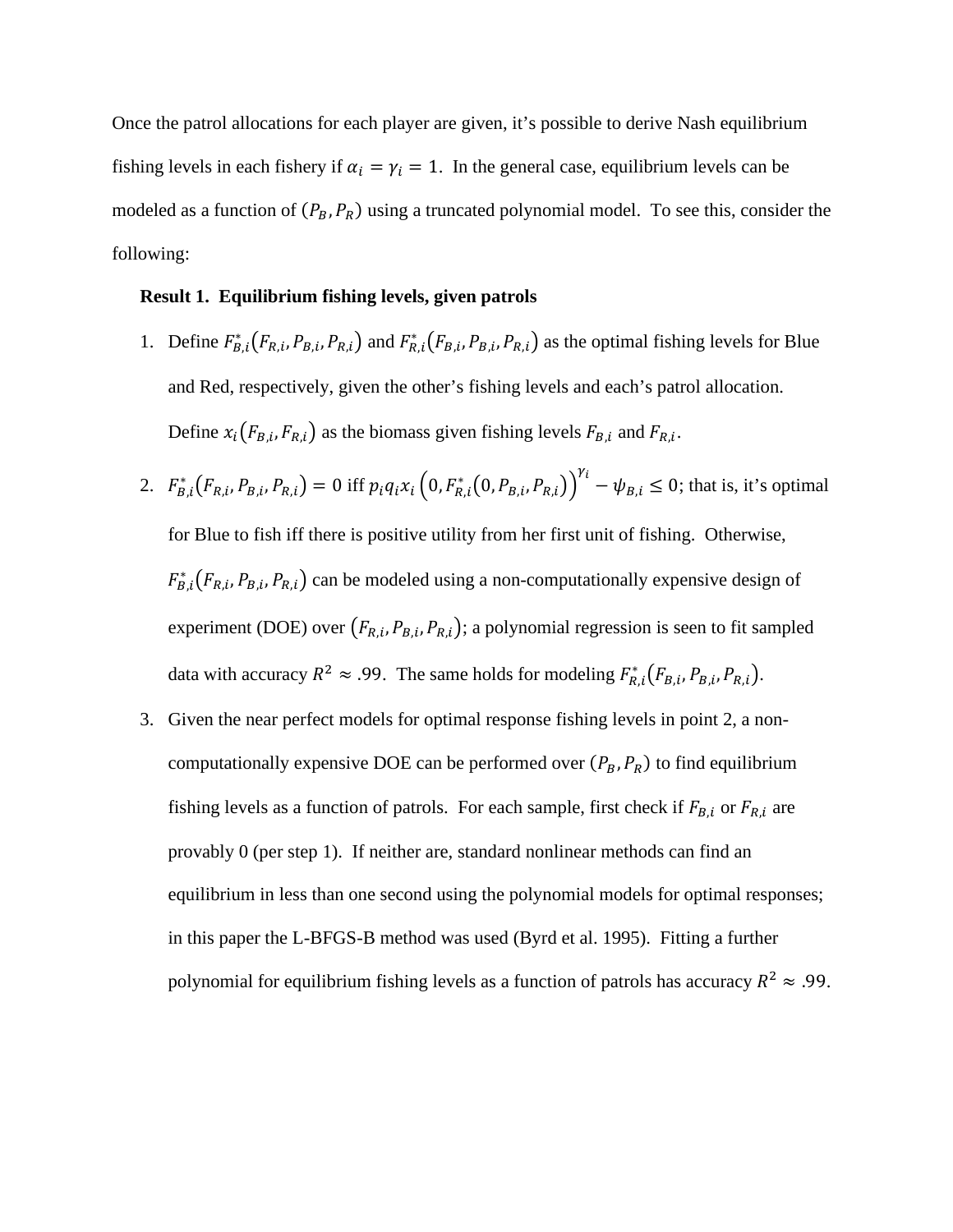The sampling methods described in Result 1 don't add a material amount of time to the broader problem of optimally allocating patrol vessels across many fisheries, as described in Section 4. Denote the equilibrium fishing levels modeled via Result 1 as  $\tilde{F}_{B,i}$  and  $\tilde{F}_{R,i}$ . Recalling that  $\tilde{x}_i$  is a function of  $F_i = F_{B,i} + F_{R,i}$ , and  $\bar{F}_{B,i}$  a function of  $P_{B,i}$  and  $P_{R,i}$ , Blue's utility (and analogously, Red's) can be written strictly in terms of patrols:

$$
\pi_B(P_B, P_R) = \sum_i (p_i q_i^{\gamma_i} \tilde{x}_i - c_B - \max\{0, \ \beta_{BR} P_{R,i} - \beta_{BB} P_{B,i}\}) \tilde{F}_{B,i}.
$$
 (5)

## *3.2 Optimal response function for patrols*

For a given Blue strategy,  $P_B$ , Red's optimal response function is:

$$
P_R^*(P_B) := \underset{P_R}{\text{argmax}} \pi_R(P_B, P_R) \ \text{ s.t.} \ \Sigma_{i=1:k} P_{R,i} = P_R^{tot}, \tag{6}
$$

where  $P_R^{tot}$  is the total number of patrols at Red's disposal. An analogous function could be defined for Blue's optimal response to Red. This function is a costly optimization problem, where the cost stems from needing to compute  $\tilde{x}$  computationally, the need to model equilibrium fishing levels via a high-degree polynomial, and the potentially high value of  $k$ . Specifically, when  $k = 10$  this optimization require an average of over ten minutes to solve on a standard laptop, and when  $k = 60$  can take over 2 hours. Whether the purpose of analysis is to seek a pure Nash equilibrium or analyze a sequential game (as will be done in Section 4), because no analytical solution to (6) exists it will need to be solved for several values of  $P_B$  in order to analyze the game. An efficient sampling technique is paramount and is the subject of the next section.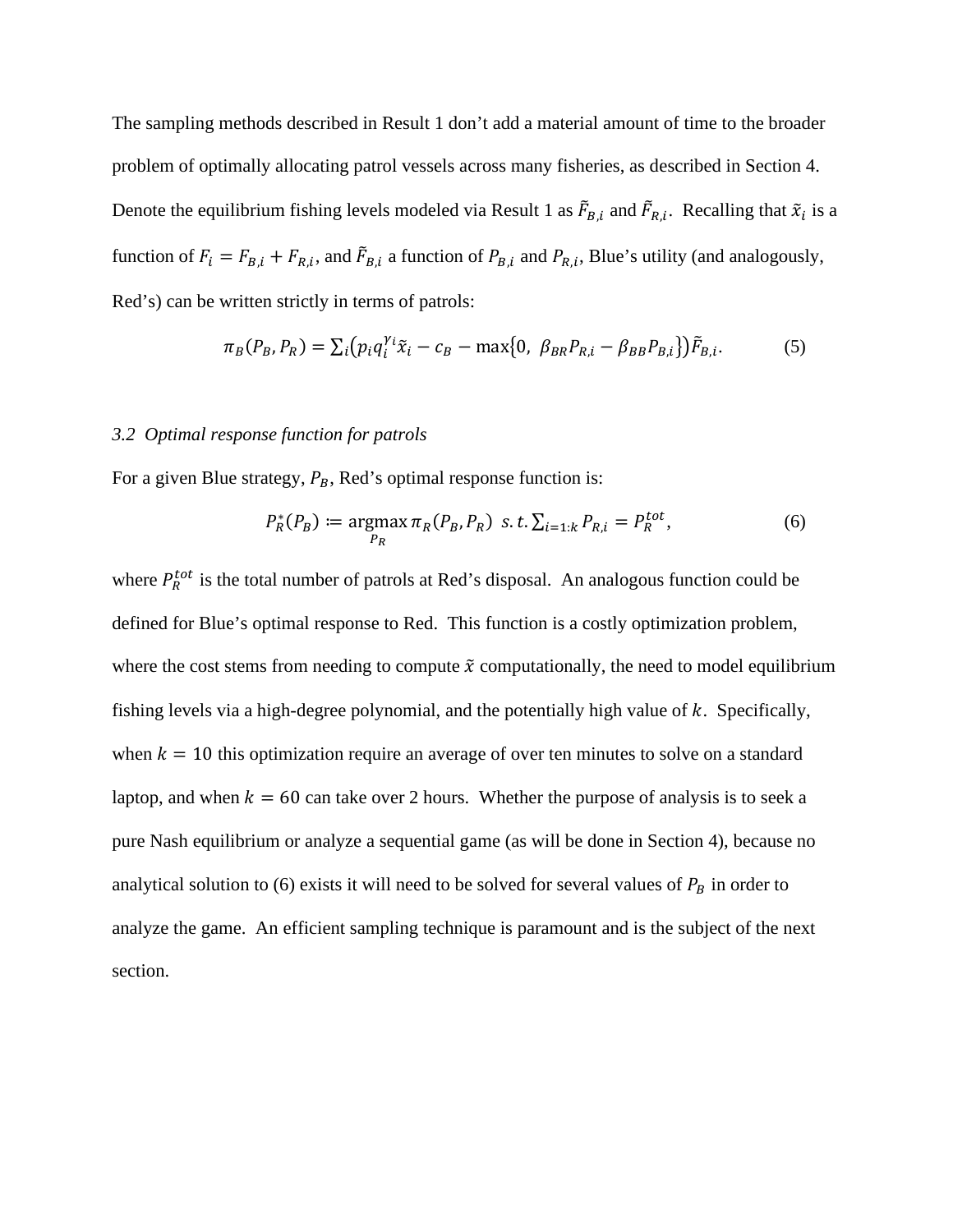#### **4 Robust Formulation and Response Surface Methodology for the Fishing Dispute Game**

#### *4.1 Sequential, robust game formulation*

For the remainder of this paper the perspective of Blue will be taken, and it will be assumed Blue is to make a decision on how to allocate her patrols knowing Red will observe her strategy and respond. It's further assumed Blue will not respond in turn, but rather stick to her original decision. Methodologically, this simplifies the problem by defining a clear stopping point for the game. In practice, while Blue maintains the ability to change strategies at any time the assumption made here is reasonable as nations prefer not to continuously update strategic decisions. Because the perspective of Blue is taken, her utility function is known, but there is behavioral uncertainty in Red's decision-making process for the reasons described in Section 1. Thus, the following robust game formulation will be used:

$$
P_B^* = \underset{P_B}{\operatorname{argmax}} \pi_B(P_B, P_R')
$$
\n
$$
s.t.
$$
\n
$$
P_R^* = \underset{P_R}{\operatorname{argmax}} \pi_R(P_B, P_R) \quad s.t. \quad \sum_{i=1:k} P_{R,i} = P_R^{tot}
$$
\n
$$
P_R' = \underset{P_R}{\operatorname{argmin}} \pi_B(P_B, P_R) \quad s.t. \quad \sum_{i=1:k} P_{R,i} = P_R^{tot} \quad \text{and} \quad \pi_R(P_B, P_R^*) / \pi_R(P_B, P_R') - 1 < \varepsilon
$$
\n
$$
\sum_{i=1:k} P_{B,i} = P_B^{tot}
$$
\n
$$
(7)
$$

For any particular strategy of Blue,  $P_B$ , this formulation first finds the Red strategy that optimizes the assumed function for Red's utility; this model-defined optimal response is denoted  $P_R^*$ . Then, the formulation seeks the Red strategy that minimizes Blue's utility, subject to a constraint that Red's realized (model-defined) utility is within  $\varepsilon$  of his optimal utility; this strategy is denoted  $P'_R$ , and  $\varepsilon$  is a tuning parameter that could be set to, e.g. 5-20%. Blue's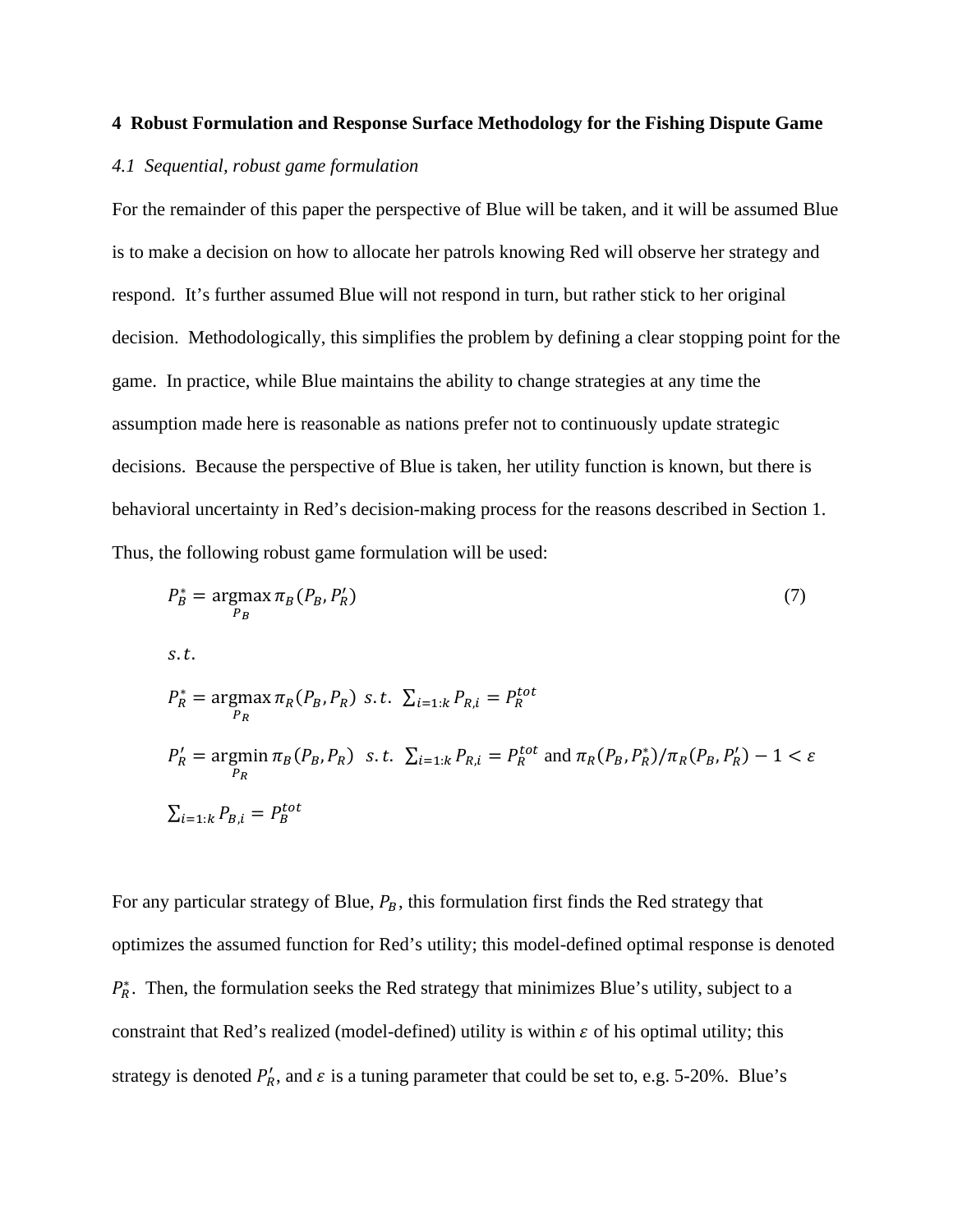objective is to find the strategy,  $P_B^*$ , which maximize the utility she realizes when Red responds by playing  $P'_R$ . As a useful point of notation, the resultant utility  $\pi_B(P_B, P'_R)$  will be denoted  $\bar{\bar{\pi}}_B(P_B)$ , and will often be referred to as the "robust utility of  $P_B$ ."

Qualitatively, (7) seeks Blue strategies which safeguard against worst-case Red responses while constraining Red's strategic options to those that seem reasonable. This is an attractive formulation when a decision maker is uncertain of her adversary's decision-making process, but believes she has a model that's reasonable and hence adversary strategies that produce markedly suboptimal model-defined utilities are unlikely. As will be seen in Section 5, where examples are presented, the impact of this robust formulation can be quite significant. Solutions to (7) will be benchmarked against a non-robust formulation, and it's not uncommon for realized utilities to be 17% greater in the robust formulation (refer to Figure 1).

# *4.2. Response surface methodology for optimization (7)*

Optimization (7) has two constraints which are themselves optimizations, each of which has no analytical solution and is computationally expensive. A brute force search across the strategy space for  $P_B$  is infeasible for decently sized problems (e.g.  $k = 10$ ). In light of this burden, the following sampling method was developed which employs a response surface to iteratively select sample points for  $P_B$ :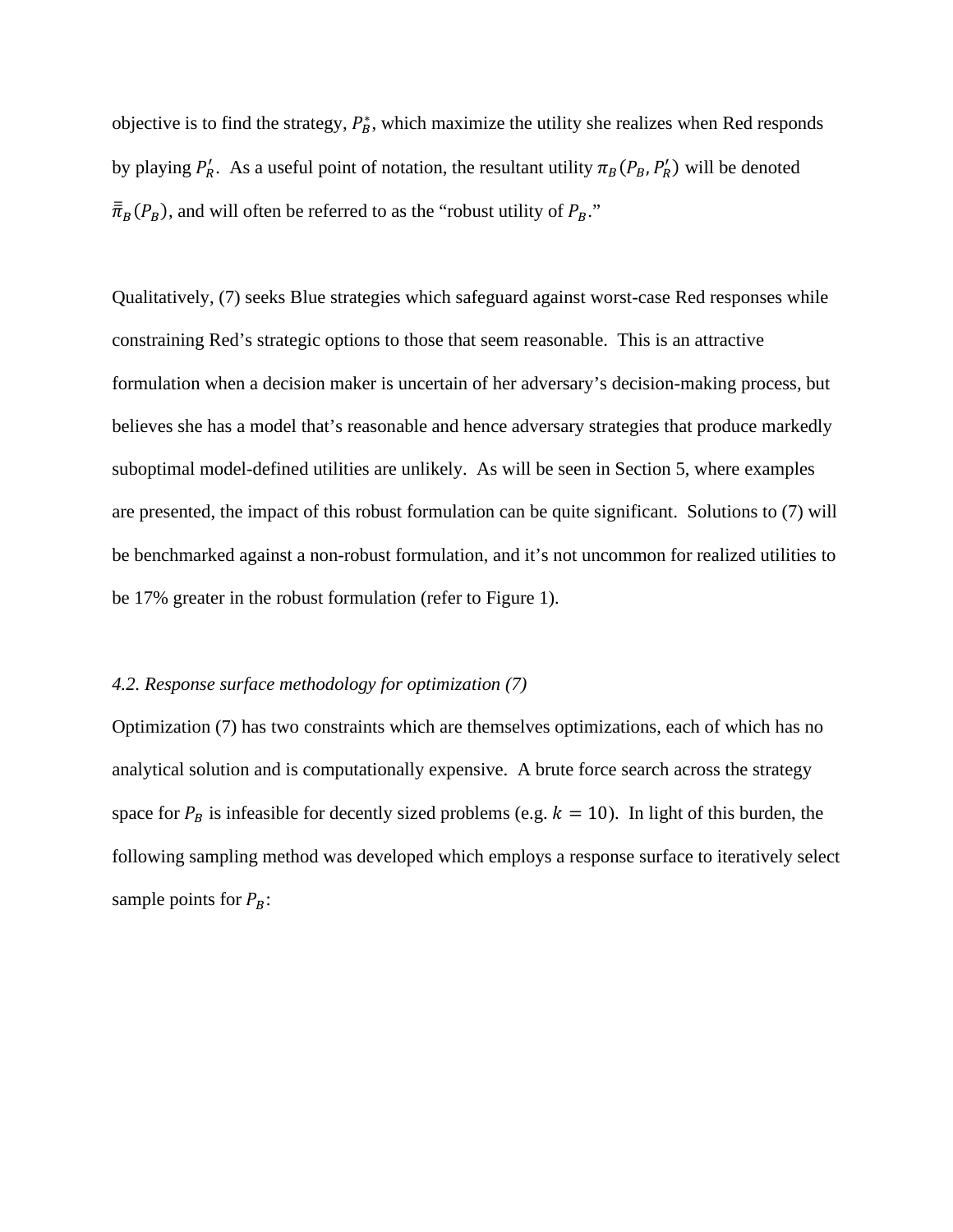# **Algorithm 1**

- 1. Generate initial samples of  $P_B$ .
	- a. Generate  $n_{LHS}$  samples using a modified Latin hypercube sample. Specifically, generate points by allowing  $P_{B,i} \in [0,1]$  for all fisheries *i*, and then scale each sample so  $\sum_i P_{B,i} = P_B^{tot}$ .
	- b. Generate  $n_{uni}$  samples based on unilateral responses computed via a fast heuristic. Specifically, define  $\tilde{P}_B(P_R)$  and  $\tilde{P}_R(P_B)$  as easily computable functions that give good responses for Blue to Red, and Red to Blue, respectively, though not necessarily optimal responses. Then: (i) generate a random sample of  $P_B$ ; (ii) use the fast heuristics to allow Red and Blue to sequentially respond to one another four times; (iii) the sample point to be used is the resulting Blue strategy. This sampling approach could conceivably provide a more representative sample of strategies which are likely to be used.
	- c. For each sample point from 1.a and 1.b, use a global optimizer to find  $P_R^*$  and  $P_R'$  as defined in (7), and hence compute  $\bar{\bar{\pi}}_B(P_B)$ .
- 2. Fit a response surface for  $\bar{\bar{\pi}}_B(P_B)$  using currently drawn samples of  $P_B$ , denoted  $\bar{\bar{\pi}}_B(P_B)$ . If the fit is adequate, go to step 3. Otherwise, generate one more sample using the method in 1.a, one more using the method of 1.b, and repeat step 2.
- 3. Generate the next sample,  $P_B^{sample}$ , using the response surface,  $\hat{\overline{\pi}}_B(P_B)$ , as follows: a. Select a random fishery,  $i$ .
	- b. Randomly select  $\alpha \in [0,1]$ , and randomly determine whether this will serve as an upper- or lower-bound on  $P_{B,i}/P_B^{tot}$ . WLOG, assume an upper-bound of  $P_{B,i}/P_B^{tot}$  <  $\alpha$ .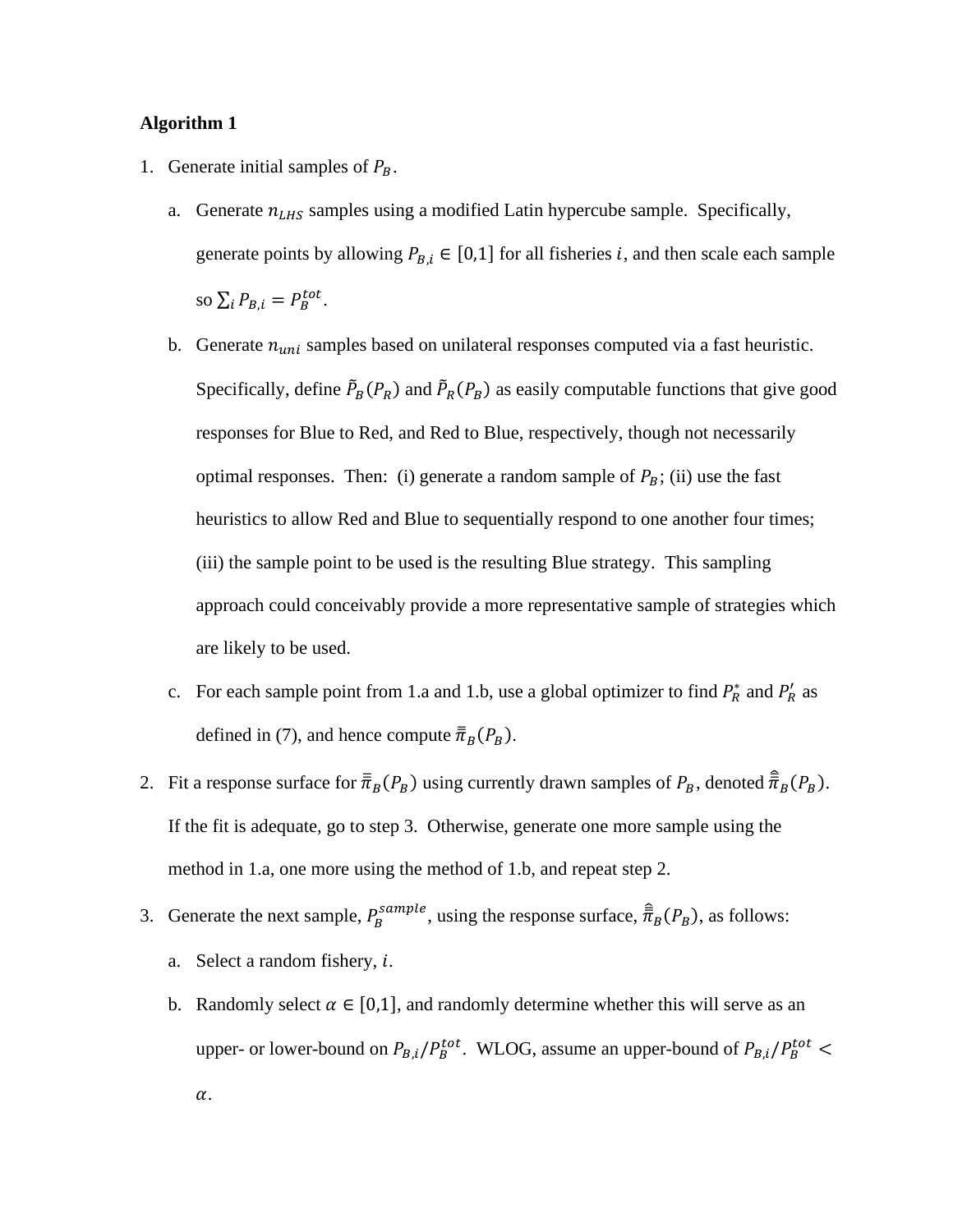c. Solve the following optimization to select the next sample point:

$$
P_B^{sample} = \underset{P_B}{\text{argmax}} \frac{\hat{\overline{\pi}}_B(P_B)}{(8)}
$$
\ns.t.\n
$$
P_{B,i}/P_B^{tot} < \alpha \tag{8a}
$$
\n
$$
\sum_{i=1:k} P_{B,i} = P_B^{tot}.\tag{8b}
$$

- 4. Compute the actual robust utility,  $\bar{\bar{\pi}}_B(P_B^{sample})$ , add this to the existing data, and refit  $\bar{\bar{\pi}}_B(P_B)$ . Return to step 3 and continue until a predefined computational budget is exhausted.
- 5. Estimate the solution to (7) by solving  $\hat{P}_B^* = \underset{R}{\text{argmax}}$  $P_B$  $\bar{\bar{\pi}}_B(P_B)$ .

When implementing this algorithm for several examples in Section 5, the following specifications were used. In steps 1c, 3c, and 5, the COBYLA optimization method was used with 20 random restarts, which is a derivative-free optimizer able to handle arbitrarily complex objective functions and constraints (Powell 1998). Similarly, in step 1b, COBYLA was used with no random restarts as a fast heuristic. A boosted regression tree was seen to fit well for  $\bar{\bar{\pi}}_B(P_B)$  (Hastie, Tibshirani, and Friedman 2009). The number of trees to used, their maximum depths, and the learning rate while boosting were chosen via cross validation, and the criterion determining whether the fit is adequate is a cross-validated  $R^2$  exceeding 0.5. To save time, cross validation is only performed in step 2 (not in step 4 when recalibrating the surface). The total number of samples drawn for each example was capped at 300, and in step 1 values of  $n_{LHS} = n_{uni} = 20$  were used.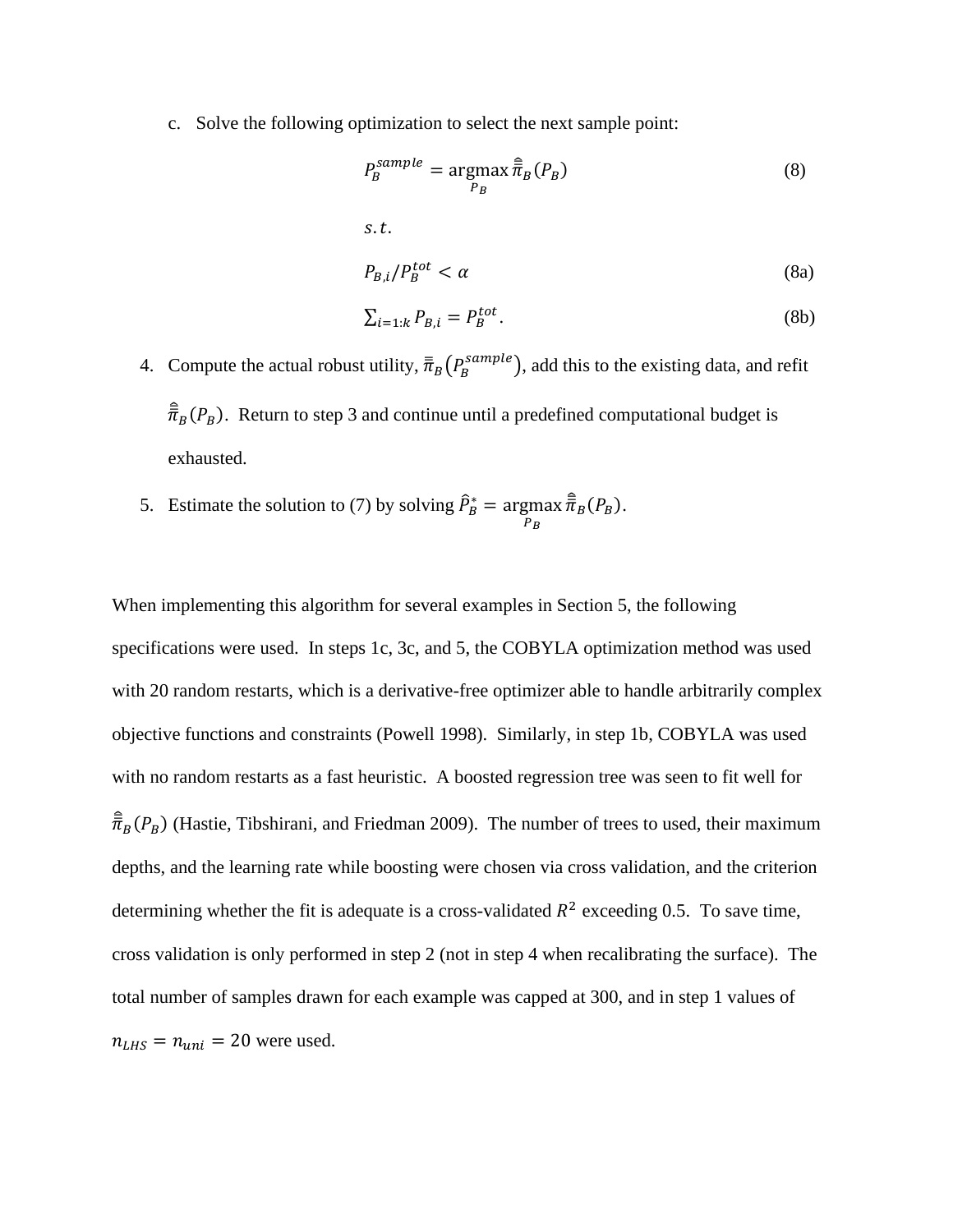The crucial step in Algorithm 1 is step 3, and deserves a bit of commentary. In this step, the next sample point is selected by optimizing the response surface for robust utility,  $\hat{\bar{\pi}}_B(P_B)$ , the idea being that where  $\frac{\partial}{\partial R}(P_B)$  is large, so is  $\frac{\partial}{\partial R}(P_B)$ . However, there is imprecision in the response surface, and solving (8) without the artificially added bound, (8a), will likely cause inadequate exploration of the decision space, and risks settling at a suboptimal solution. For instance, assuming solving (8) without (8a) produces the sample point  $P'_B$ . Computing  $\bar{\bar{\pi}}_B(P'_B)$  and recalibrating the response surface will slightly alter the surface, but likely not materially. Thus, solving (8) again with the updated response surface will produce a very similar answer to  $P'_B$ . This process will repeat, essentially limiting the sampling algorithm to  $n_{LHS} + n_{uni} + 1$  draws. Unless  $\hat{\bar{\pi}}_B(P_B)$  had a very high  $R^2$  after the first  $n_{LHS} + n_{uni}$  samples, it's likely the algorithm is missing the global optimum. Introducing the artificial constraint (8a) enforces a dense exploration of the decision space, while still concentrating effort where robust utility is expected to be high.

### **5 Examples**

## *5.1 Parameter values and benchmark solution*

This section presents the results of 1000 examples with randomly assigned model parameter values. Subsection 5.2 details one specific instantiation of the parameters which motivates the need for robust analysis, and subsection 5.3 summarizes results across all examples. The 1000 instantiations of the parameters were determined as follows.

In all examples,  $k = 10$  fisheries are assumed and  $\varepsilon = 10\%$  in (7). The parameters  $Z_i$ ,  $r_i$ ,  $q_i$ ,  $\alpha_i$ , and  $\gamma_i$  are assumed homogenous across fisheries and simply denoted Z, r, q,  $\alpha$ , and  $\gamma$ . Values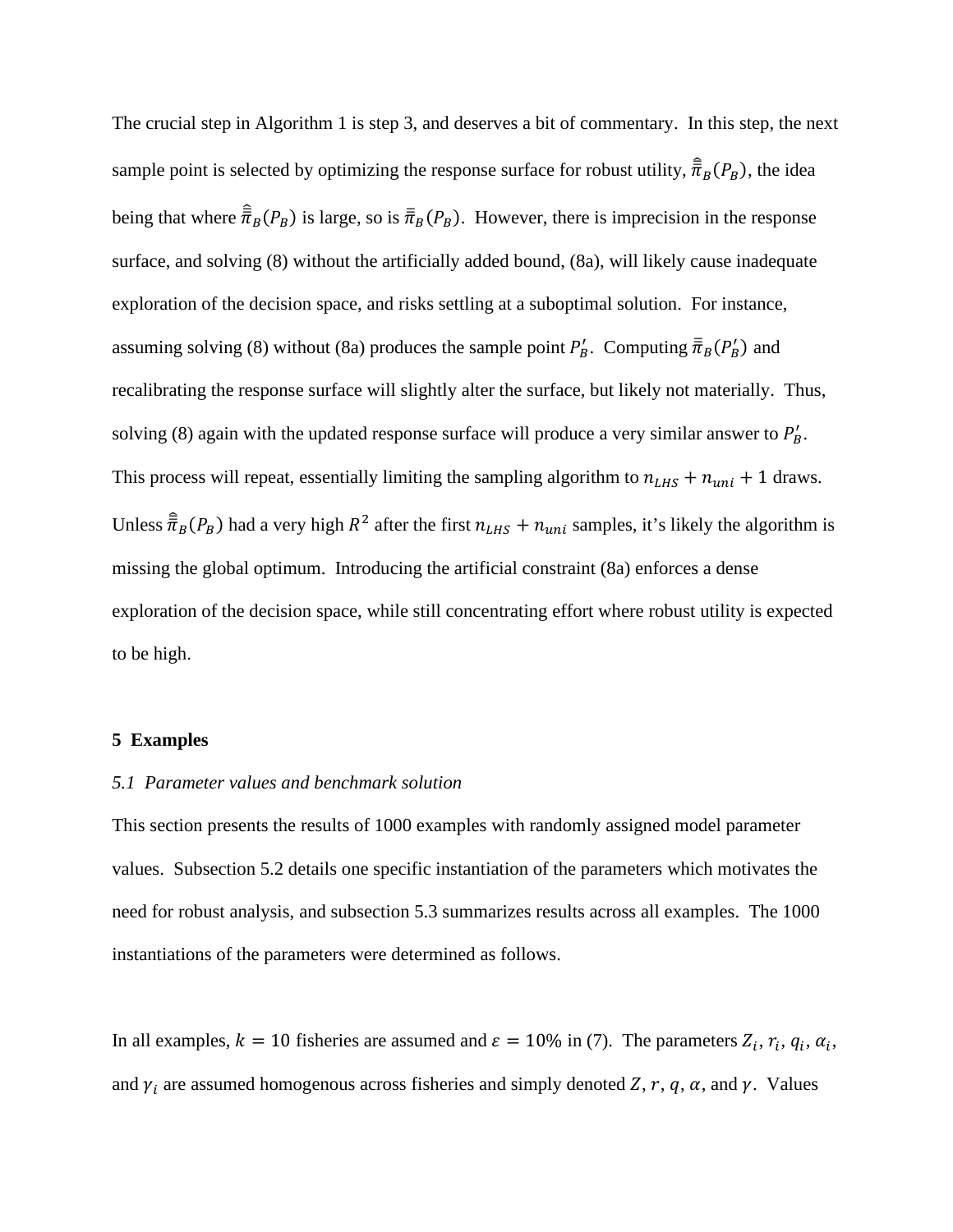are randomly generated using independent uniform distributions; namely,  $r \sim Uni(.3, .5),$  $q \sim Uni(.0001, .0003), \alpha \sim Uni(.5, 1.5),$  and  $\gamma \sim Uni(.5, 1.5).$  The price of fish in fishery 1 is  $p_1 \sim Uni(1,2)$  billion USD, and the remaining prices are determined via  $p_i = p_1 + \frac{i-1}{k-1}$ . (\$3,000,000,000 –  $p_1$ ) (i.e. linearly increasing prices from  $p_1$  to \$3 billion). Operating plus opportunity costs,  $c_B$  and  $c_R$ , are assumed equal and determined via  $c_B$  =  $c_R \sim Uni(100000,200000)$  USD.  $Z = 1$  is fixed across all examples as a way of regularizing instantiations; that is, when  $Z = 1$  and  $k = 10$ , instantiations of the other parameters generally lead to sensible results.

The remaining parameters to be specified are  $P_B^{tot}$ ,  $P_R^{tot}$ ,  $\beta_{BR}$ ,  $\beta_{RB}$ ,  $\beta_{BB}$ , and  $\beta_{RR}$ , and deserve a bit of commentary. Because part of the aim of this paper is to provide a tool for analyzing the SCS fishing dispute, with China (Red) in competition with SEAFDEC nations (Blue),  $P_R^{tot}$  = 1000 and  $P_B^{tot} = 600$  are fixed across examples to reflect China's superiority in patrol craft. China has also heavily invested in maritime militias relative to the SEAFDEC nations, which should make their fishermen less vulnerable to rival patrols. Thus, the distributions  $\beta_{BR} \sim Uni(150, 600)$  USD and  $\beta_{RB} \sim Uni\left(\frac{\beta_{BR}}{2}, \beta_{BR}\right)$  USD are used to ensure  $\beta_{RB} < \beta_{BR}$ . Because it's not obvious the ability of Chinese patrols to mitigate the effect of SEAFDEC patrols is greater or less than that of SEAFDEC patrols to mitigate Chinese patrols, it's assumed  $\beta_{BB}$  =  $\beta_{RR} = \frac{\beta_{BR} + \beta_{RB}}{4}$ ; the latter inequality implicitly assumes the mitigating effect of patrols is significantly less than the initial deterrent effect on fishermen.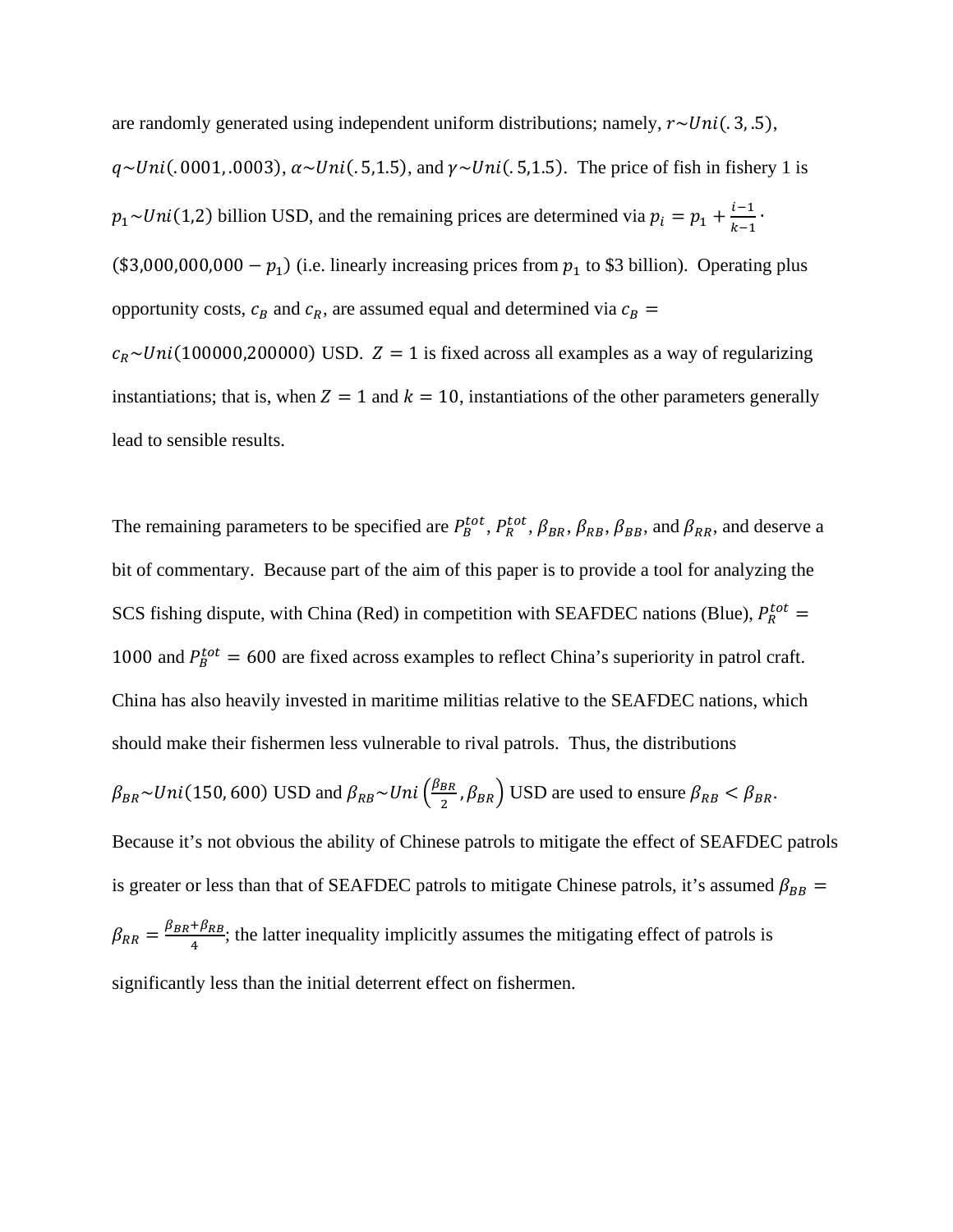Before presenting examples, it's necessary to provide an alternative solution concept to benchmark the robust formulation against (without this, it would be impossible to assess the quality of the solution because the results are strictly based on a sampling method with no reference to an analytical solution). The most natural benchmark is to simply assume Red responds to Blue with his model-defined optima. That is, the following is solved:

$$
P_B^{NR} = \underset{P_B}{\operatorname{argmax}} \pi_B(P_B, P_R^*)
$$
(9)  
s.t.  

$$
P_R^* = \underset{P_R}{\operatorname{argmax}} \pi_R(P_B, P_R) \text{ s.t. } \sum_{i=1:k} P_{R,i} = P_R^{tot}
$$

$$
\sum_{i=1:k} P_{B,i} = P_B^{tot}.
$$

The superscript "NR" in  $P_B^{NR}$  indicates this is a "non-robust" solution. As a point of notation, the resultant utility  $\pi_B(P_B, P_R^*)$  will be denoted  $\bar{\pi}_B(P_B)$  and referred to as the non-robust utility of  $P_B$ . Like (7), this formulation has no analytical solution and is analyzed using a response surface methodology analogous to Algorithm 1. When comparing the robust solution,  $P_B^*$ , to the nonrobust  $P_B^{NR}$ , two things should be noted. First,  $\bar{\bar{\pi}}_B(P_B^*) - \bar{\bar{\pi}}_B(P_B^{NR})$  exceeding 0 on a consistent basis indicates Algorithm 1 is working properly. Second, if  $\bar{\pi}_B(P_B^*)$  is *significantly* greater than  $\bar{\bar{\pi}}_B(P_B^{NR})$  for a particular instantiation of the parameters, this suggests behavioral uncertainty is a critical concern. As seen in Figure 1,  $\bar{\bar{\pi}}_B(P_B^*) - \bar{\bar{\pi}}_B(P_B^{NR})$  consistently exceeds 0 and is occasionally quite large. The next subsection details an example where it's large.

# *5.2 Example 1*

Before summarizing the results across all 1000 examples, the following is presented as a motivating example for the value of robust analysis. Consider the following instantiations of the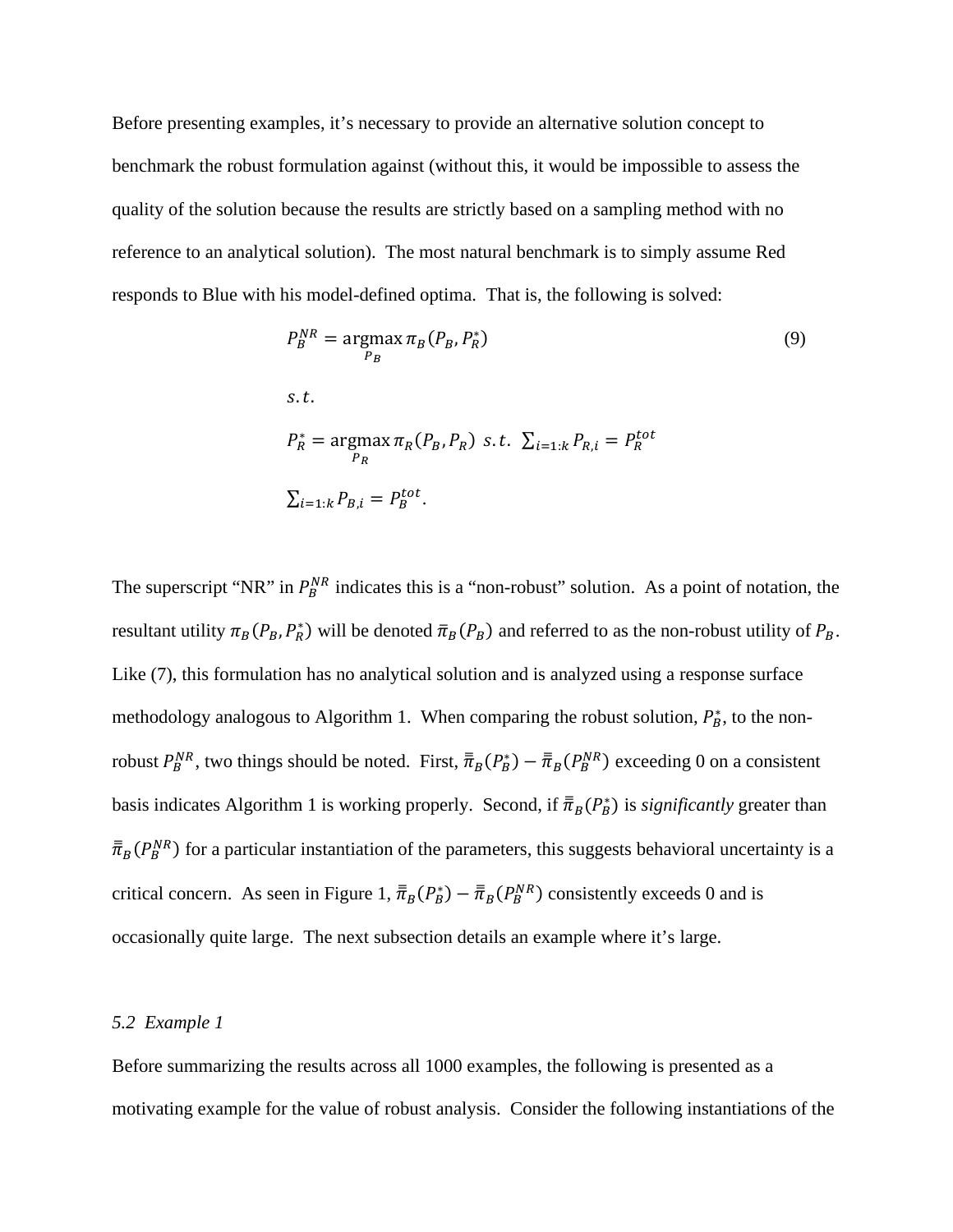parameters:  $r = .36$ ,  $q = .00015$ ,  $\alpha = .91$ ,  $\gamma = 1.06$ ,  $p_1 = $1,517,519,809.38$ ,  $c_B = c_R$ \$141,995.48,  $\beta_{BR}$  = \$579.56, and  $\beta_{RB}$  = 451.23. Using Algorithm 1 to estimate  $P_B^*$  and an analogous algorithm for  $P_B^{NR}$  produces the results in Table 1.

| Table 1                                                       |  |  |  |  |  |  |  |  |                                                               |  |
|---------------------------------------------------------------|--|--|--|--|--|--|--|--|---------------------------------------------------------------|--|
| Solutions Found via Response Surface Algorithms for Example 1 |  |  |  |  |  |  |  |  |                                                               |  |
| Fishery 1 2 3 4 5 6 7 8                                       |  |  |  |  |  |  |  |  |                                                               |  |
| $P_R^*$                                                       |  |  |  |  |  |  |  |  |                                                               |  |
| $P^{NR}_{P}$                                                  |  |  |  |  |  |  |  |  | $16.74$ 46.57 6.45 0.00 43.49 65.93 49.93 99.82 127.71 143.37 |  |

The robust utilities of these two solutions are  $\bar{\bar{\pi}}_B(P_B^*) = $166,663,708.36$  and  $\bar{\bar{\pi}}_B(P_B^{NR}) =$ \$130,857,172.92. The robust utility of  $P_B^*$  is 27.36% higher than that of  $P_B^{NR}$ , clearly indicating the downside risk Blue faces of assuming Red responds perfectly in accord with the assumed model for his behavior. In contrast, the non-robust utilities of these solutions (that it, those occurring when Red does play his model-defined optimal response), are  $\bar{\pi}_B(P_B^*)$  = \$196,247,780.94 and  $\bar{\pi}_B(P_B^{NR}) =$  \$197,344,455.69, a difference of less than 1%. Robust optimization in general can be fairly criticized as being too risk averse by focusing on worst-case results; in this particular example, however, there's little downside risk in playing  $P_B^*$ .

Figures 1 and 2 show that the general finding seen here, where the robust patrol allocation  $P_B^*$ offers significant protection against behavioral uncertainty without diminishing the realized utility if Red plays his model-defined optimum, are not typical, but not terribly unusual either. The purpose of this example was to illustrate how important behavioral uncertainty and the robust formulation *can* be; Section 5.3 comments on how a decision maker may assess whether the robust formulation (7), or the non-robust (9) is the more appropriate decision-making tool.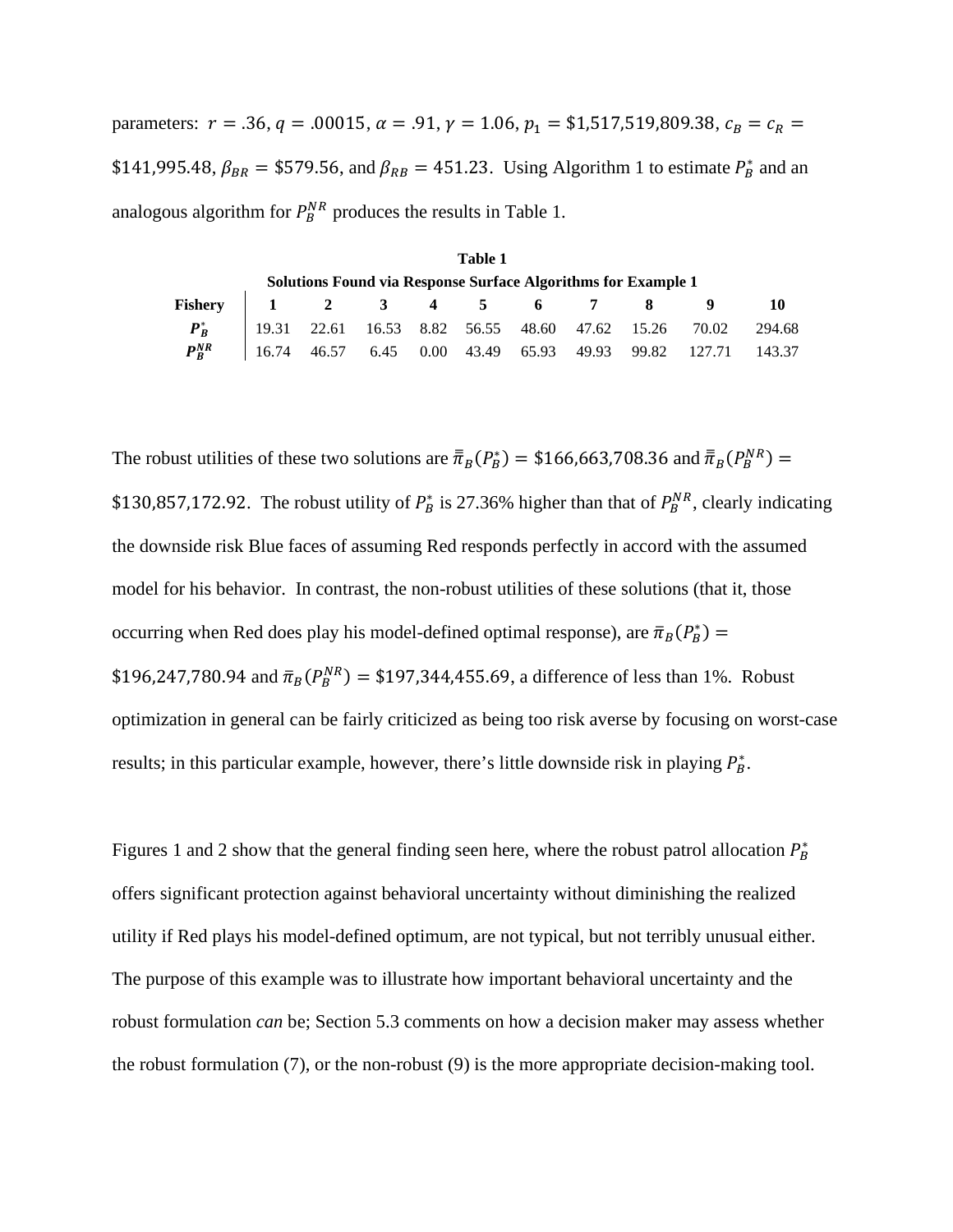## *5.3 Additional examples*

The results of all 1000 examples are summarized in Figures 1 and 2. As in Example 1, the importance of accounting for behavioral uncertainty is assessed by comparing  $\bar{\bar{\pi}}_B(P_B^*)$  to  $\bar{\bar{\pi}}_B(P_B^{NR})$ . This comparison is summarized in the metric  $v := \bar{\bar{\pi}}_B(P_B^*) / \bar{\bar{\pi}}_B(P_B^{NR}) - 1$ . Also in line with Example 1, the potential downside of using the robust solution is assessed. This is captured in the metric  $w = v + (\bar{\pi}_B(P_B^*) / \bar{\pi}_B(P_B^{NR}) - 1)$ , which correctly penalizes cases where significant utility is foregone by playing  $P_B^*$  instead of  $P_B^{NR}$ , provided Red responds by playing his model-defined optimum.



Fig. 1. Percentiles of  $\nu$  Fig. 2. Percentiles of w

As these figures show,  $\nu$  and  $w$  can become quite large. The 95<sup>th</sup> percentiles, for example, are 17.52% and 9.62%, respectively, indicating a robust solution to behavioral uncertainty may be preferable even after considering the possibility the non-robust solution offers better utility when Red responds per the model. In practice, a decision maker could use the response surface algorithm developed in this paper to estimate both  $P_B^*$  and  $P_B^{NR}$ , compute  $\nu$  and  $w$ , and use these results to subjectively determine whether to play  $P_B^*$  and  $P_B^{NR}$ . A more rigorous approach would be to optimize a convex combination of robust and non-robust utilities in Algorithm 1, namely,  $\lambda \cdot \pi_B(P_B, P_R') + (1 - \lambda) \cdot \pi_B(P_B, P_R^*)$ , where  $\lambda \in [0,1]$  is chosen based on how heavily the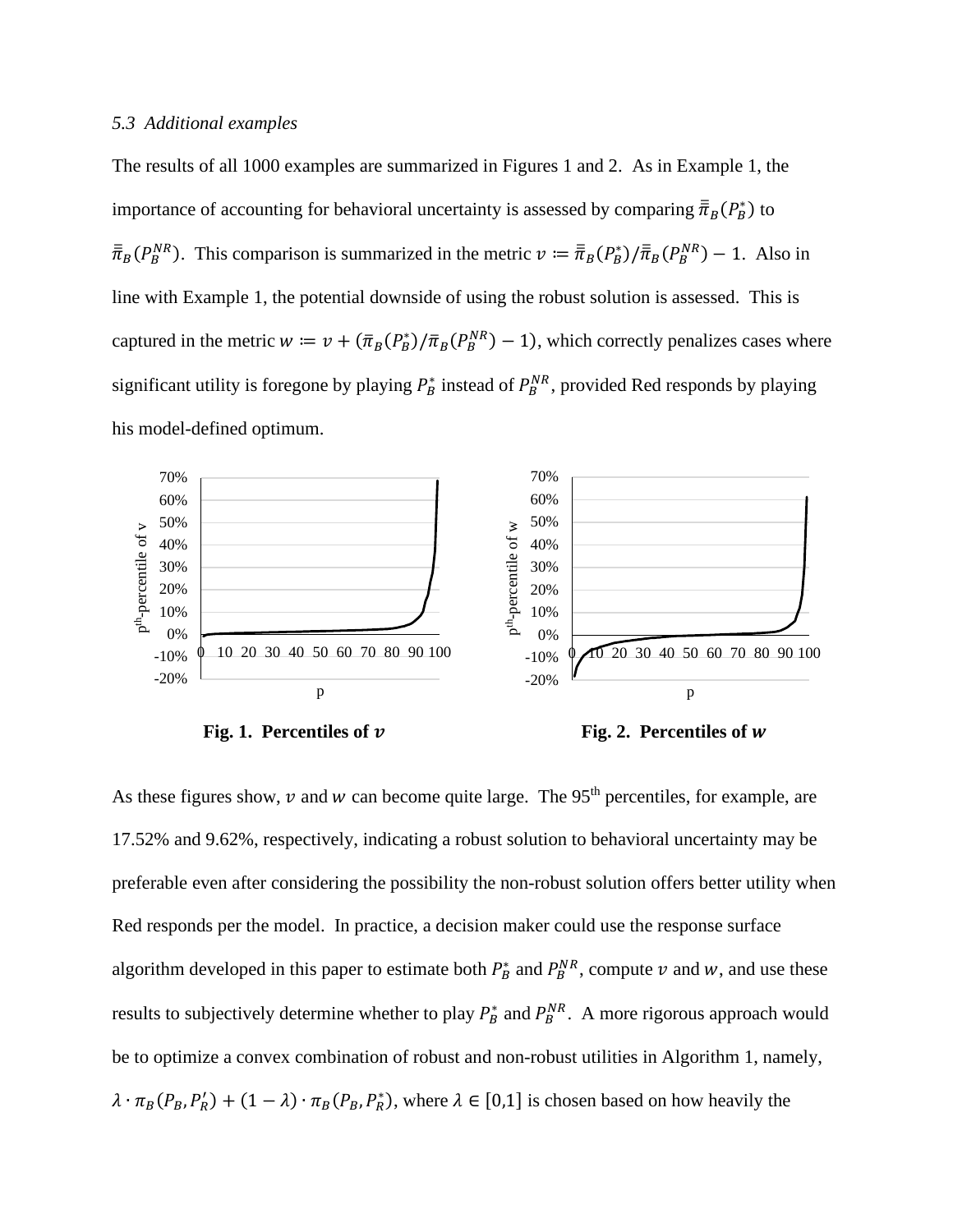decision maker values robustness. This formulation won't add a material amount of computation time as  $P'_R$  and  $P^*_R$  were already required for each sampled  $P_B$  when using the algorithm to optimize robust utility.

#### **6 Conclusion and Future Research**

This paper introduced a complex model for the fishing dispute in the South China Sea, where the strategic allocation of maritime patrols for two players impacts realized utilities. The analysis took a decision-theoretic approach where one player, Blue, needed to make a decision while accounting for uncertainty in Red's response. Rather than using a stochastic model with clearly specified probability distributions governing Red, a robust model was developed which requires only one parameter,  $\varepsilon$ , to specify how far Red is allowed to deviate from a model-defined optimum.

The formulated game is complex in the sense that an analytical solution doesn't exist and can only be analyzed by drawing computationally expensive samples. In addition to the abovementioned robust formulation, the computational difficulty is driven by a highly nonlinear fisheries model, a budget constraint on patrols, and the presence of numerous fisheries in the SCS. A sampling algorithm incorporating RSM was developed to successfully estimate solutions to the game. The algorithm is quite flexible as it uses a derivative-free approach to select sample points, and can thus serve as an estimation technique for other arbitrarily complex games.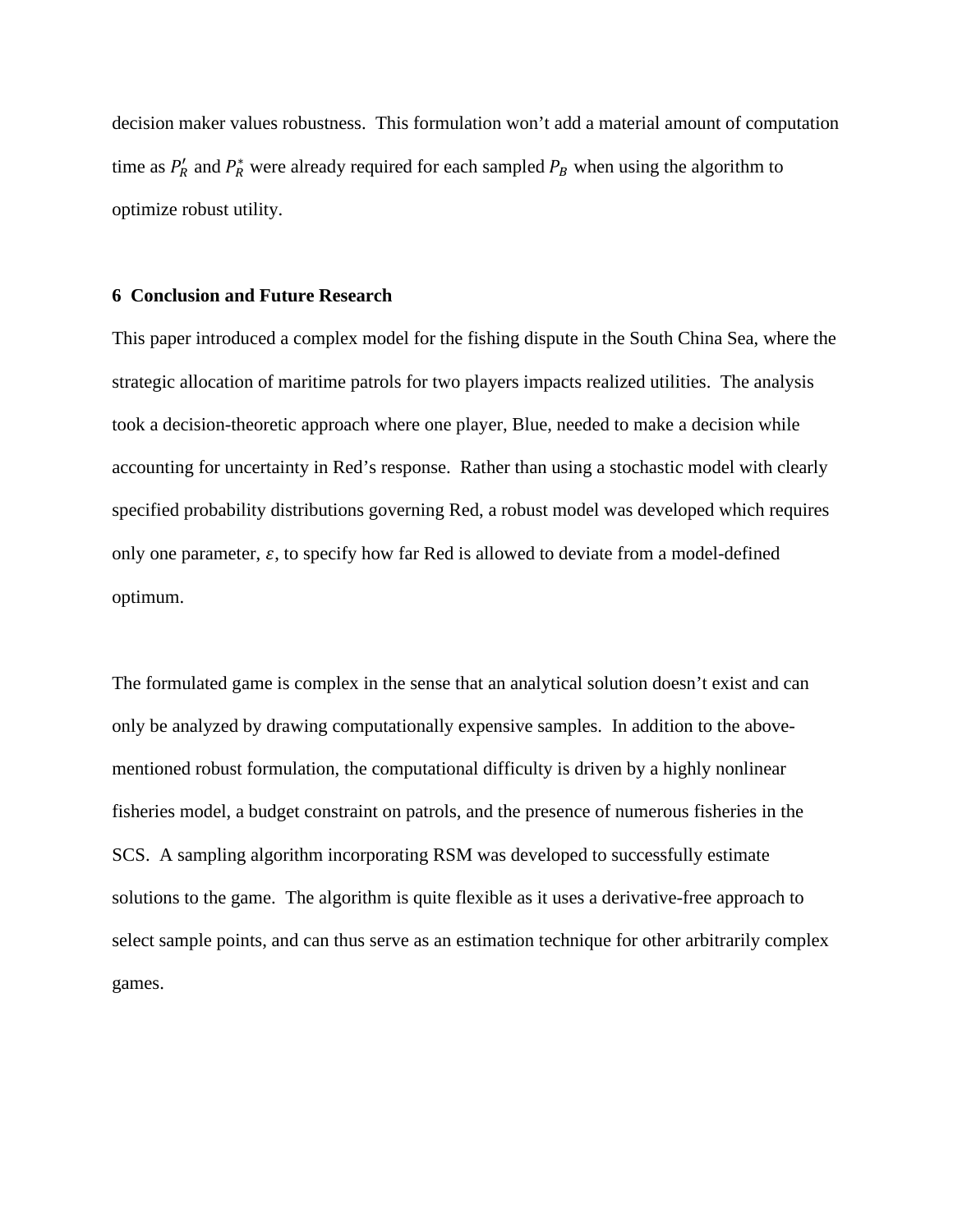This paper didn't attempt to derive the traditional theoretical results found in the RSM literature, such as guarantees for convergence, based on the presumption that sufficiently complex problems are better modeled by complex response surfaces that won't lend themselves to such analytical results. In this case, a boosted regression tree was used but similarly complex surfaces are available. A strand of future research would be to perform extensive experiments on a wide variety of problems, possessing a variety of overarching features, and attempt to identify factors where certain types of response surfaces perform well. For example, a tree-based method performed well in this game of strategic resource allocation. This may persist into other games of strategic resource allocation as optimal behavior may suddenly shift in a discontinuous way once one battlefield becomes dominated by one player.

One other point of future research is to operationalize the methodology developed here by engaging fisheries experts to truly model the SCS. This paper was experimental and tested an RSM-based methodology across several instantiations of fishery parameters. It also assumed fisheries were dispersed enough such that each patrol vessel could be allocated to one and only one fishery at a time. A virtue of the methodology used in this paper is no assumptions were imposed on the underlying model, hence this latter point requires no modification to the methodology. Another empirical point, mentioned earlier, is that research must still be performed to understand how patrols impose costs on fishermen in a disputed fishery; currently, the best research has only examined the effect of patrols on illegal fishermen under undisputed territorial rights. By accurately modeling the parameters governing the SCS, and the effects of patrols on costs, policy makers will have a valuable tool for answer critical questions surrounding this fisheries dispute.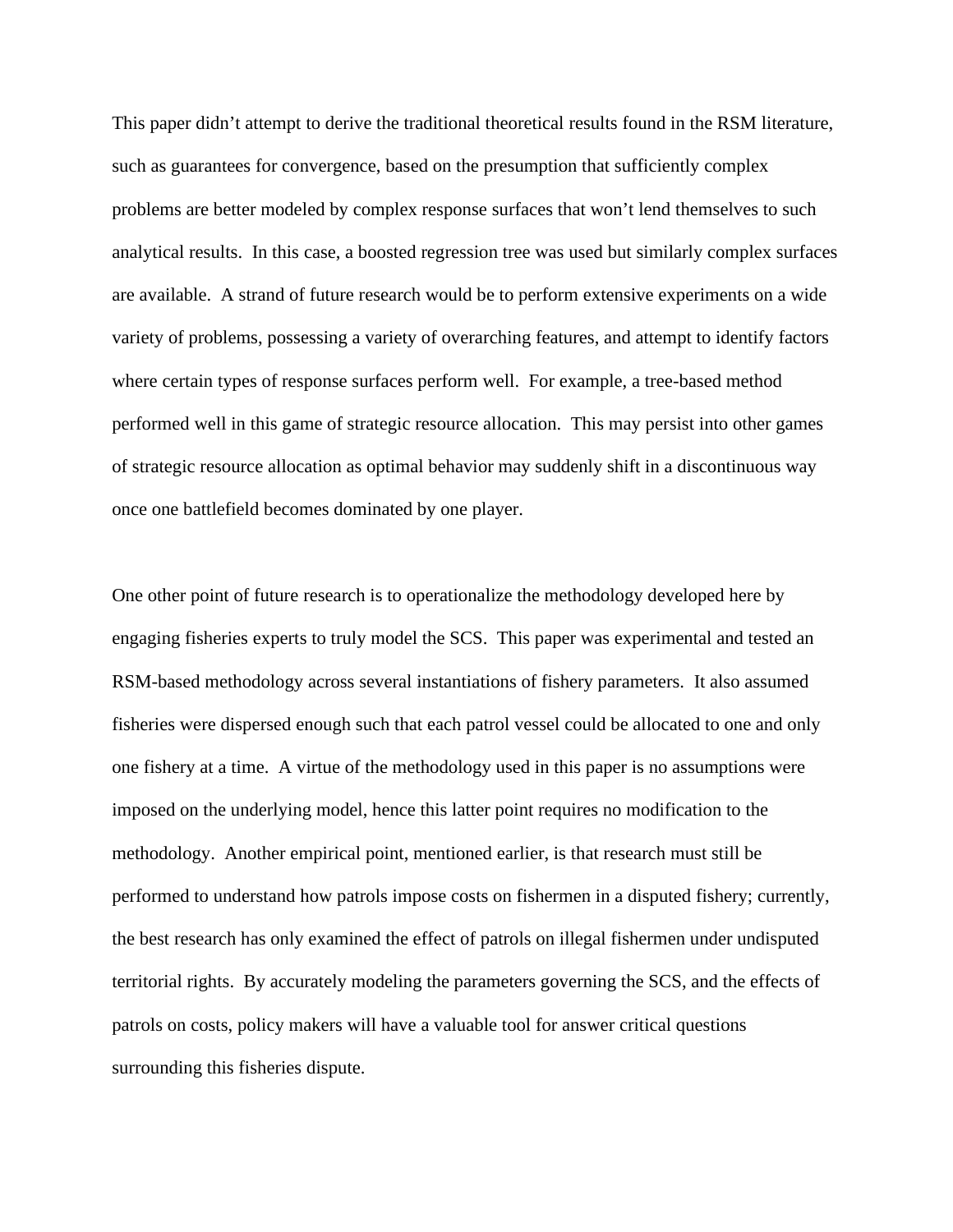# **Statements and Declarations**

# *Funding and Competing Interests*

No funding was received to assist with the preparation of this manuscript. The author has no conflicts of interest to declare that are relevant to the content of this article.

# *Data Availability*

The data generated for this study are available from the corresponding author upon request.

# **References**

Aghassi, Michele, and Dimitris Bertsimas. 2006. "Robust Game Theory." *Mathematical Programming* 107 (1–2): 231–73. https://doi.org/10.1007/s10107-005-0686-0.

Banks, David L., Jesus Rios, and David Rios Insua. 2016. *Adversarial Risk Analysis*. CRC Press.

- Brown, Matthew, William B. Haskell, and Milind Tambe. 2014. "Addressing Scalability and Robustness in Security Games with Multiple Boundedly Rational Adversaries." In *Decision and Game Theory for Security*, edited by Radha Poovendran and Walid Saad, 8840:23–42. Lecture Notes in Computer Science. Cham: Springer International Publishing. https://doi.org/10.1007/978-3-319-12601-2\_2.
- Buszynski, Leszek. 2012. "The South China Sea: Oil, Maritime Claims, and U.S.–China Strategic Rivalry." *The Washington Quarterly* 35 (2): 139–56. https://doi.org/10.1080/0163660X.2012.666495.
- Byrd, Richard H., Peihuang Lu, Jorge Nocedal, and Ciyou Zhu. 1995. "A Limited Memory Algorithm for Bound Constrained Optimization." *SIAM Journal on Scientific Computing* 16 (5): 1190–1208.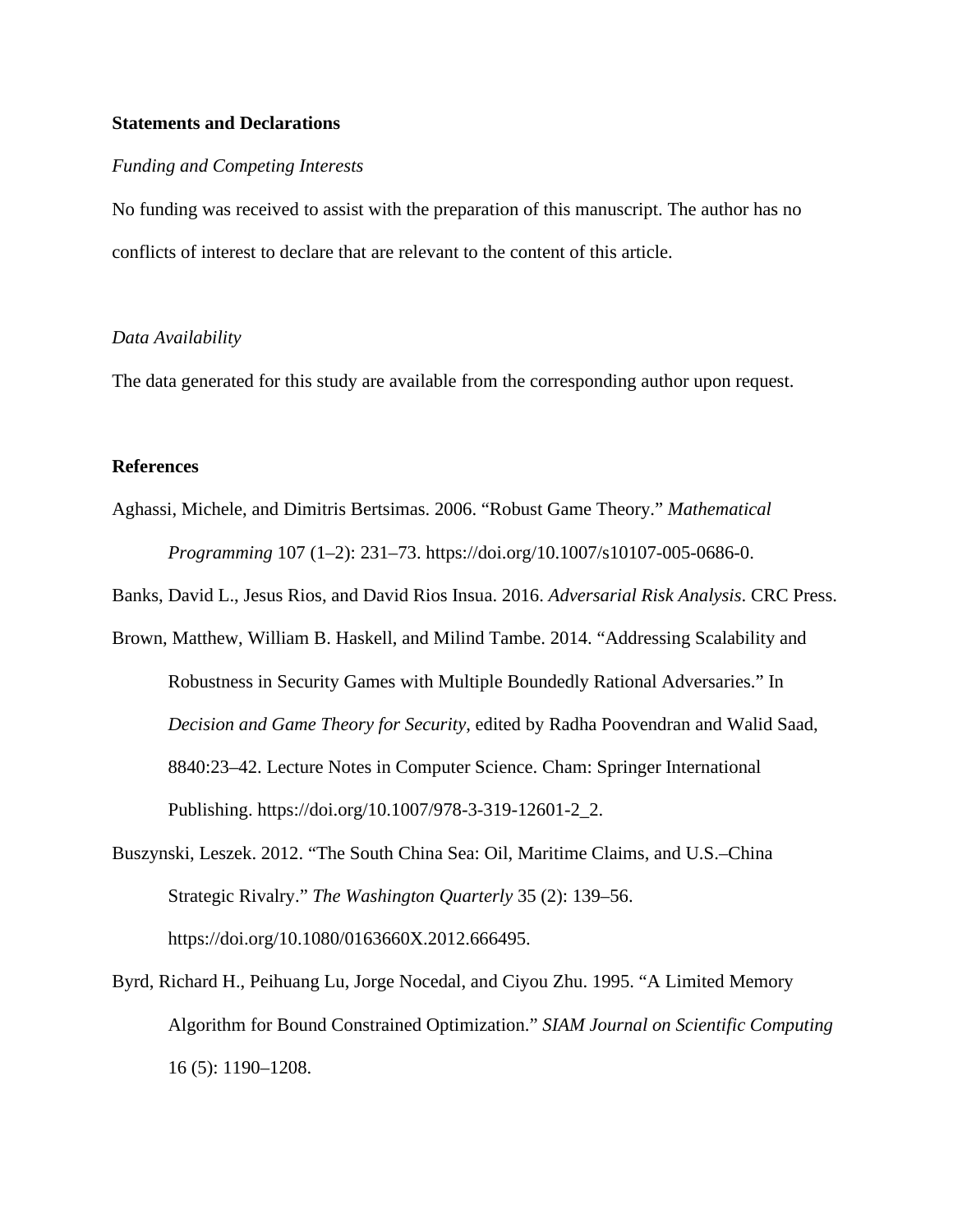- China Power Team. 2020. "Are Maritime Law Enforcement Forces Destabilizing Asia?" *China Power*, April 3, 2020. https://chinapower.csis.org/maritime-forces-destabilizing-asia/.
- Clark, Colin Whitcomb. 2006. *The Worldwide Crisis in Fisheries: Economic Models and Human Behavior*. Cambridge; New York: Cambridge University Press.
- Crespi, Giovanni Paolo, Davide Radi, and Matteo Rocca. 2020. "Insights on the Theory of Robust Games." *ArXiv Preprint ArXiv:2002.00225*.
- Erickson, Andrew S. 2018. "Numbers Matter: China's Three 'Navies' Each Have the World's Most Ships." *National Interest* 26.
- Erickson, Andrew S., and Conor M. Kennedy. 2016. "China's Maritime Militia." *CNA Corporation* 7: 1–28.
- Fang, Fei, Peter Stone, and Milind Tambe. 2015. "When Security Games Go Green: Designing Defender Strategies to Prevent Poaching and Illegal Fishing." In *Proceedings of the Twenty-Fourth International Joint Conference on Artificial Intelligence*, 2589–95.
- Fischer, Ronald D., and Leonard J. Mirman. 1996. "The Compleat Fish Wars: Biological and Dynamic Interactions." *Journal of Environmental Economics and Management* 30 (1): 34–42. https://doi.org/10.1006/jeem.1996.0003.
- Grønbæk, Lone, Marko Lindroos, Gordon R Munro, and Pedro Pintassilgo. 2020. *Game Theory and Fisheries Management: Theory and Applications*. Cham: Springer. https://public.ebookcentral.proquest.com/choice/publicfullrecord.aspx?p=6111258.
- Hastie, Trevor, Robert Tibshirani, and J. H. Friedman. 2009. *The Elements of Statistical Learning: Data Mining, Inference, and Prediction*. 2nd ed. Springer Series in Statistics. New York, NY: Springer.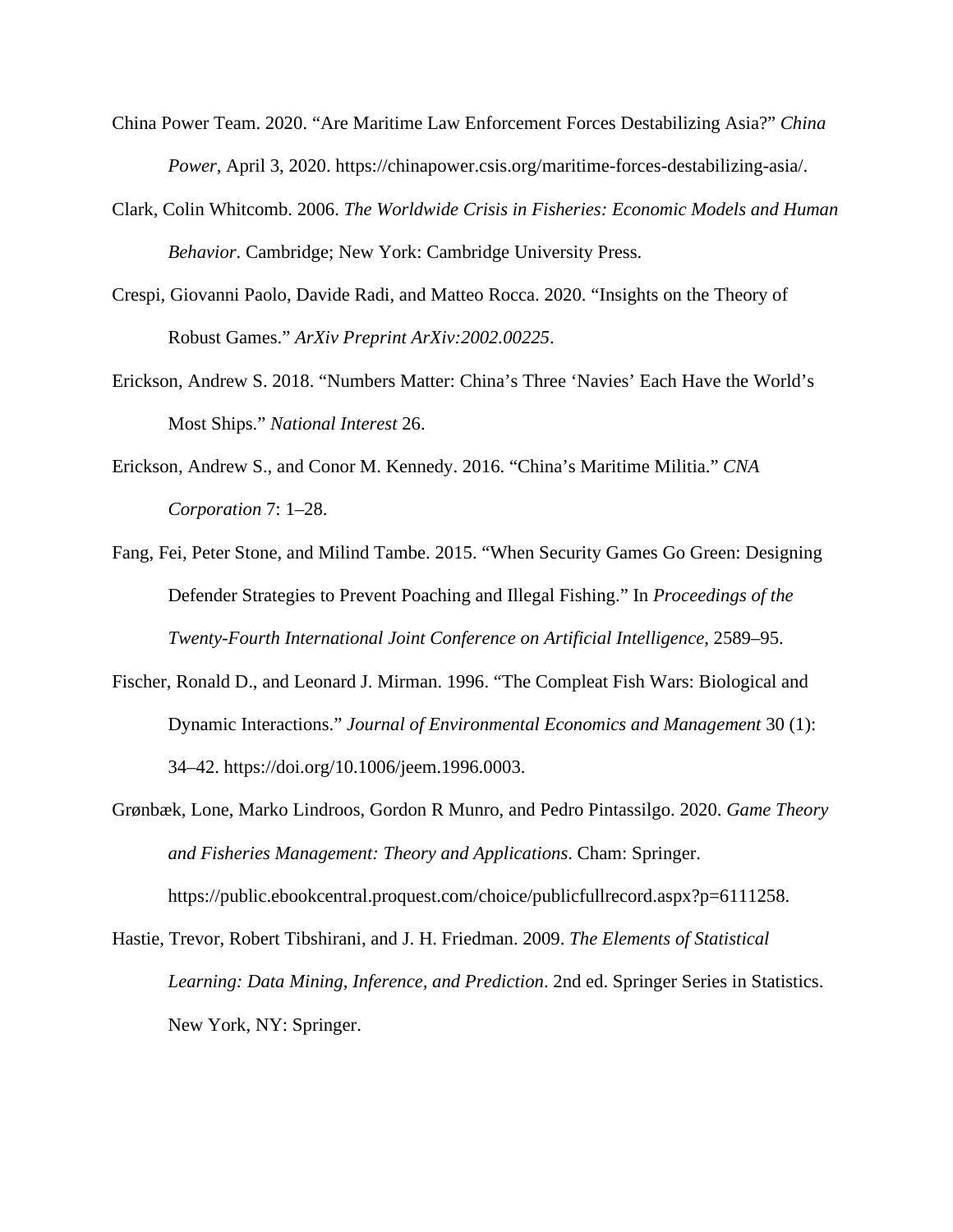- Jones, Donald R. 2001. "A Taxonomy of Global Optimization Methods Based on Response Surfaces." *Ournal of Global Optimization* 21 (4): 345–83.
- Kardes, Erim. 2005. "Robust Stochastic Games and Applications to Counter-Terrorism Strategies." *CREATE Report*.
- Long, Le Kim, and Ola Flaaten. 2011. "A Stackelberg Analysis of the Potential for Cooperation in Straddling Stock Fisheries." *Marine Resource Economics* 26 (2): 119–39. https://doi.org/10.5950/0738-1360-26.2.119.
- McKelvey, Richard D., and Thomas R. Palfrey. 1995. "Quantal Response Equilibria for Normal Form Games." *Games and Economic Behavior* 10 (1): 6–38.
- McLay, Laura, Casey Rothschild, and Seth Guikema. 2012. "Robust Adversarial Risk Analysis: A Level-k Approach." *Decision Analysis* 9 (1): 41–54. https://doi.org/10.1287/deca.1110.0221.
- Miller, Steve, and Bruno Nkuiya. 2016. "Coalition Formation in Fisheries with Potential Regime Shift." *Journal of Environmental Economics and Management* 79: 189–207.
- Nguyen, Thanh H, Rong Yang, Amos Azaria, Sarit Kraus, and Milind Tambe. 2013. "Analyzing the Effectiveness of Adversary Modeling in Security Games." In , 7.
- Petrossian, Gohar A. 2015. "Preventing Illegal, Unreported and Unregulated (IUU) Fishing: A Situational Approach." *Biological Conservation* 189: 39–48. https://doi.org/10.1016/j.biocon.2014.09.005.
- Powell, Michael J.D. 1998. "Direct Search Algorithms for Optimization Calculations." *Acta Numerica*, 287–336.